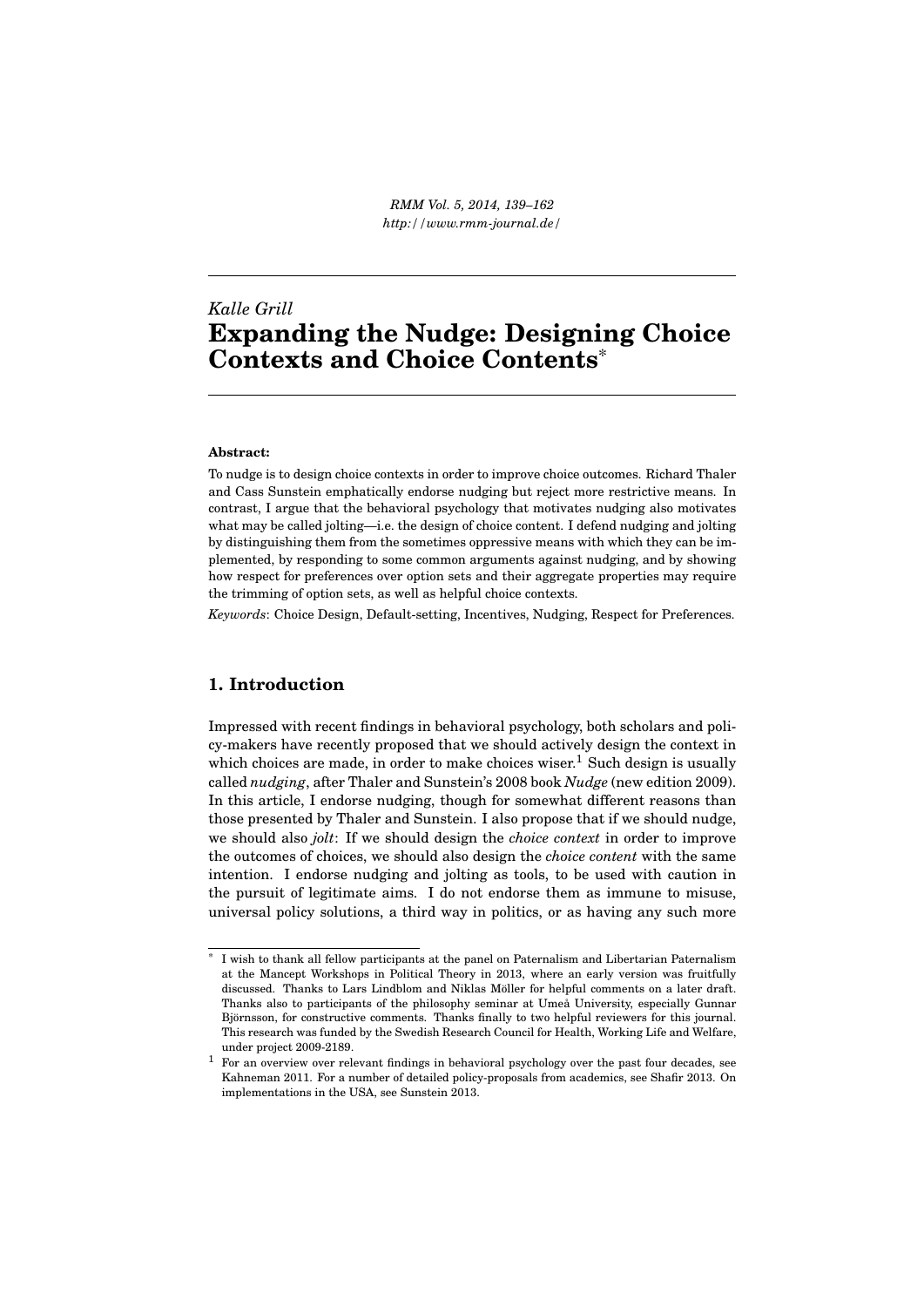extravagant properties that proponents have sometimes claimed for nudges, or that critics have taken proponents to claim for them.

Let me illustrate the appeal of jolting with a personal experience: During my graduate years at the Royal Institute of Technology in Stockholm, vending machines were installed in the local subway station. The machines contained bottled water, sweet drinks and candy bars. I remember being a rather frequent customer to these machines from time to time. I was, however, a reluctant customer, experiencing more regret than was usual after similar purchases from manned kiosks. The machines caught me off guard, in a place where I did not expect to be tempted, where I had to stand around waiting for the next subway with nothing better to do than to survey my buying options. There were times when I was genuinely glad to have access to the candy and drinks, but for the most part I wished they were not there.

A nudging approach to subway vending machines would be to arrange the order in which the items are displayed so as to make the least unhealthy products more salient (put them at eye level perhaps). The machines could also be designed so as to be inconspicuous, and information on calorie intake or other health effects could be displayed next to each product. These measures would either activate potential customers' otherwise latent rational deliberation (displaying calories), or circumvent such deliberation (placement). Either way, the content of the choice, that is the available products, would not be affected. The nudging approach would not sanction changing the prices of the products, or, even less, removing any of them.

Nudging is possible because choosers typically enter choice situations without set and stable preferences. The fact that preferences are often indeterminate in this sense can, however, also be exploited by jolts—i.e. by design of the choice content. By adding and removing options, chooser preferences can be influenced in much the same way as by nudging. Removing one option may cause some other option to become more salient, or it may change chooser perspective on the entire choice set. The large table may seem larger if the colossal table is removed. The choice of sitting furniture will become a choice of armchairs if the sofa is removed. Sometimes removing one option entails removing the further options that this one option would open up. With no colossal table, there is no need to choose between enormous tablecloths. Without vending machines in subway stations, there is no need to choose between sweets.

Active design of the choice content, like active design of the choice context, will partly determine what preferences are formed. Therefore, not even the removal of currently preferred options need to conflict with anyone's future preference. For choice design of either type, a choice made under the influence of such design need not be experienced as in any way coerced or hindered. Removing vending machines from subway stations, or not putting them out in the first place, need not frustrate anyone's preference for sweets, even though such preferences are formed once the machines are in place.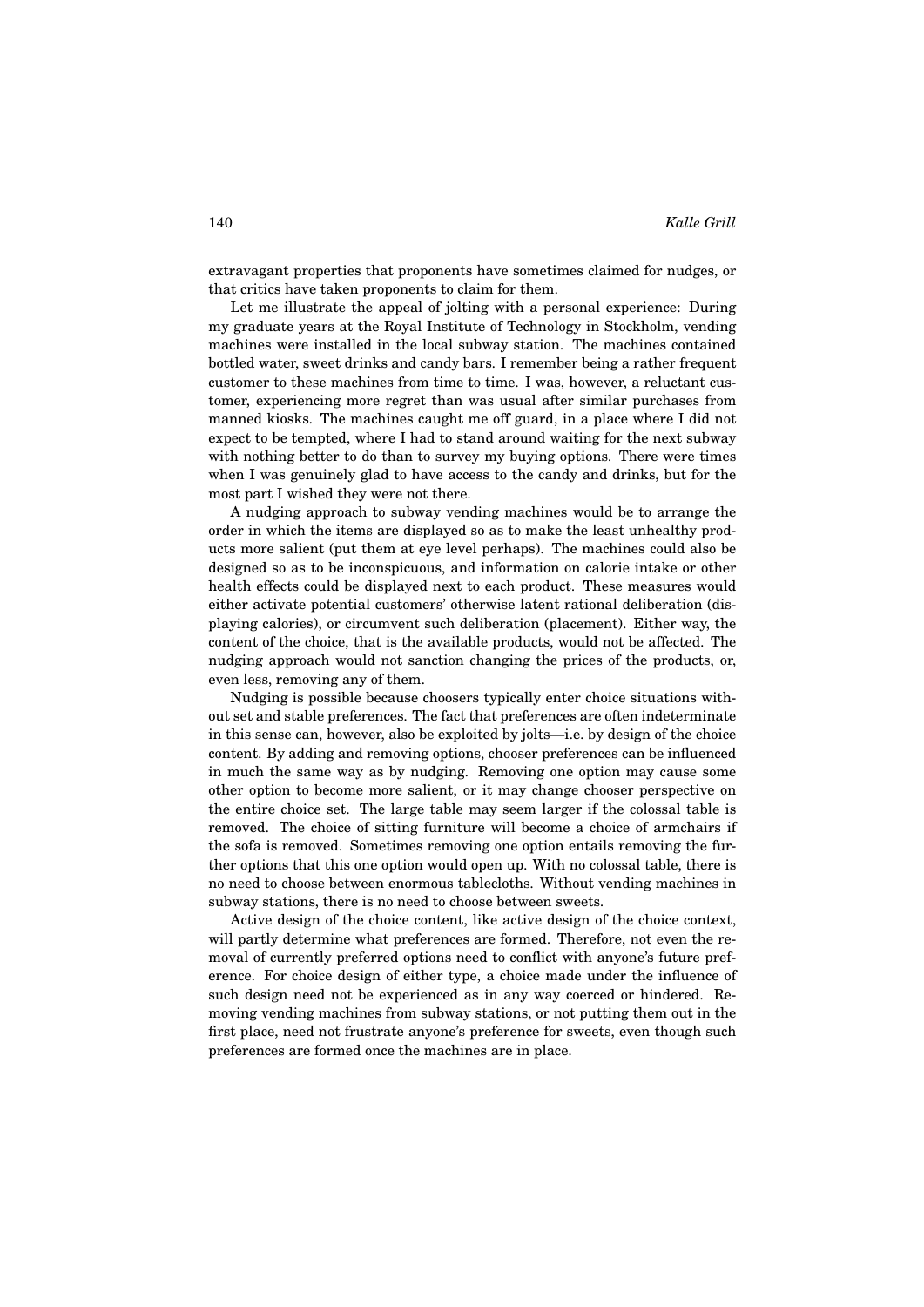## **2. Nudging—Appeal and Aims**

The argument for nudging rests on a rich body of research in the behavioral sciences (most importantly behavioral psychology and experimental economics). It is only because we can make reliable predictions of the behavioral effects of such measures as product placement and information display at point of purchase, on a group level, that nudging is taken seriously as a policy tool. Many findings are disputed and research is ongoing, but some effects are very thoroughly researched. For example, consider the exposure effect: We tend to like things we have been exposed to earlier, regardless of whether we actively remember such exposure, and regardless of whether earlier exposure was combined with a positive experience (Bornstein 1989).

Critics correctly point out that many studies invoked by pro-nudgers concern behavior in isolated cases, and typically in laboratory settings. This is no fault of the studies; it is simply a consequence of the conditions and circumstances of research. Large-scale behavioral change in real life settings is very expensive to produce and difficult to isolate. It may be that the most solid evidence we can find on the likely effects of real life nudging will come from comparative studies of existing differences in choice environments, rather than from controlled experiments (as proposed by Bovens 2012). Obviously, what would make nudging truly appealing is if behavior can be reliably influenced in such a way that there is significant impact on outcomes. It is arguably too early to say to what extent this is possible.

What we can say is that the success of nudging can only be evaluated in relation to the outcomes sought. In formulating their pro-nudging political program, Thaler and Sunstein have incorporated a political aim—to "make choosers better off, as judged by themselves" (2009, 5). It seems this aim is proposed in large part in order to avoid controversy (which would be in line with Sunstein's longtime preference for "incompletely theorized agreements"—see Sunstein 1995). However, the justification that "we are just giving people what they want" has never been unproblematic in political contexts. It is all the more problematic in light of the behavioral research that underpins nudging. One of the best known results in behavioral psychology is that preferences vary with how alternatives are described, even when descriptions are short and clear and have logically equivalent content (McNeil et al. 1982). Moreover, even if it were unambiguous what every person judged to be good for her, in every regard, it would be controversial how to aggregate these judgments or preferences into a social preference, which we would have to do for any nudge that affects groups rather than single individuals. Such aggregation issues are explored in social choice theory. Furthermore, even if individual judgments were aggregated in some uncontroversial manner, it is far from uncontroversial that we as a society should strive to promote our own wellbeing as judged by ourselves. Perhaps we should rather strive for excellence, or perhaps we should make it a priority to preserve the natural environment, or our own cultural artifacts.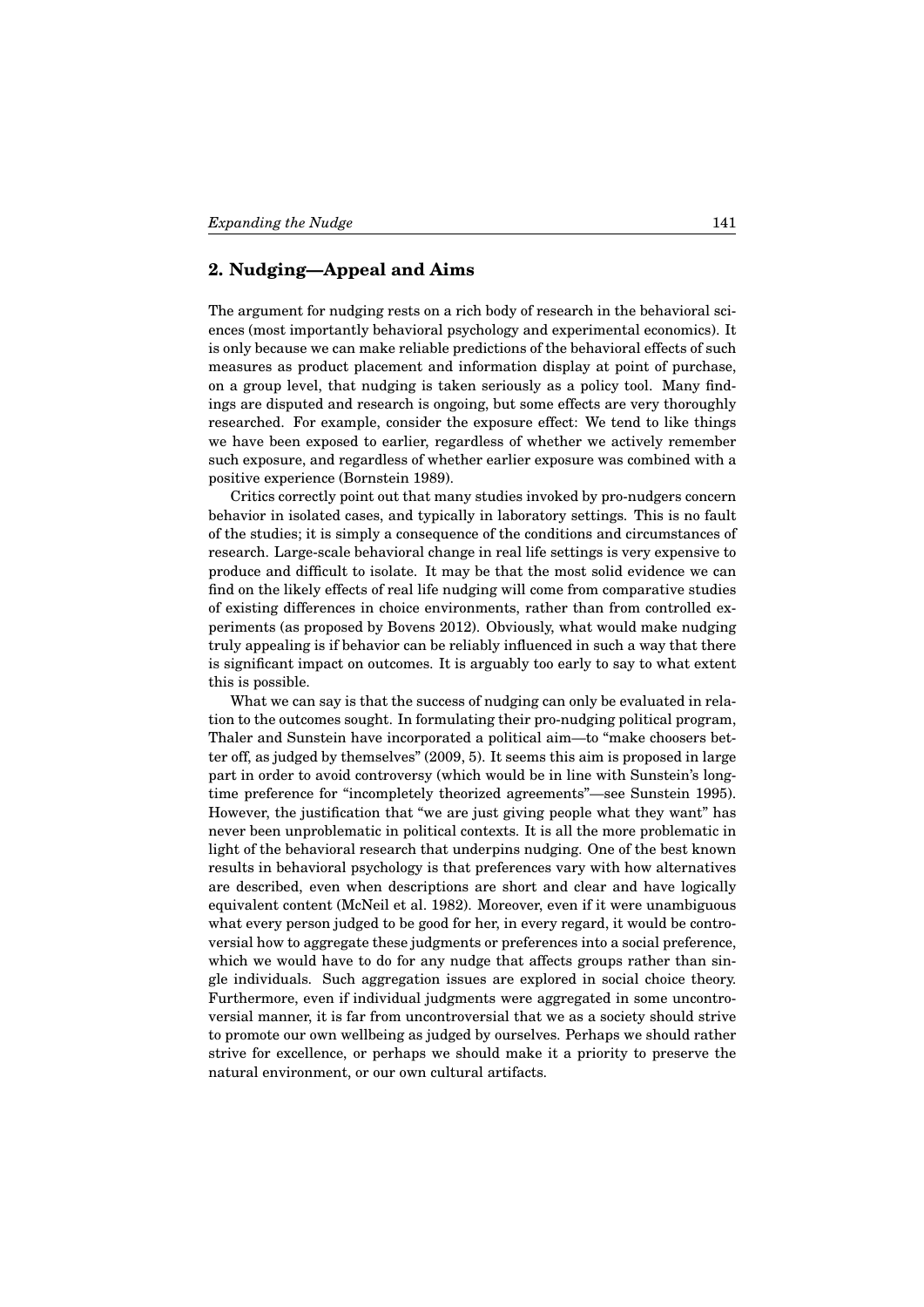Thaler and Sunstein say very little on the aim of nudging. More generally, pro-nudgers tend to sidestep the issue of the precise goal of nudging and so whether this goal can be effectively achieved. This may be because Thaler and Sunstein have presented two arguments that, if valid, indicate that it does not matter much what nudging gives us, as long as it gives us something: The first argument is that nudging is unavoidable. The second argument is that nudges can easily be resisted and so pose no threat to liberty. If either of these arguments is sound, whether we should use nudges on any one occasion would seem to come down to straight-forward cost-benefit analysis, even if the input to such analysis may be uncertain.

I propose that the argument from unavoidability should be accepted after modification. I propose that the argument from preserved liberty should be rejected, for several reasons. I will develop and defend these claims in the following two sections. The upshot is that in light of our increasing knowledge of the behavioral effects of choice contexts, we have good reasons to design contexts so as to promote legitimate aims. This leaves it an open question what these legitimate aims are. I will not take a stand on this important question in this contribution, but will rather assume that governments and other actors whose decisions structure our choices can have legitimate aims and that, when they do, these aims can be furthered by using nudges, as well as jolts.

#### **3. Unavoidability and Moral Neutrality**

The argument from unavoidability is arguably Thaler and Sunstein's most important argument for nudging. It is the argument they focus most on in their 2003 article (Thaler and Sunstein 2003, 1171–1183). They introduce the argument early on in *Nudge*:

"In many situations, some organization or agent must make a choice that will affect the behavior of some other people. There is, in those situations, no way of avoiding nudging in some direction." (Thaler and Sunstein 2009, 5)

Thaler and Sunstein return to this argument frequently in the book, e.g. noting in a late chapter that it has been "emphasized throughout" (2003, 240–241). In his recent follow-up book *Why Nudge*?, Sunstein again emphasizes this argument, saying for example that "it cannot be repeated often enough [. . . ]: *Choice architecture is inevitable*." (2014, 118, original emphasis)

The argument from unavoidability is based on the straightforward observation that whenever something is designed, it will inevitably nudge people towards some behavior or other, whether or not this is intended by the designer or designers. What is designed may be a building, a search algorithm, or health care reform. Whatever it is, the design will facilitate some behaviors and make alternative options less salient, less attractive, or slightly less accessible. The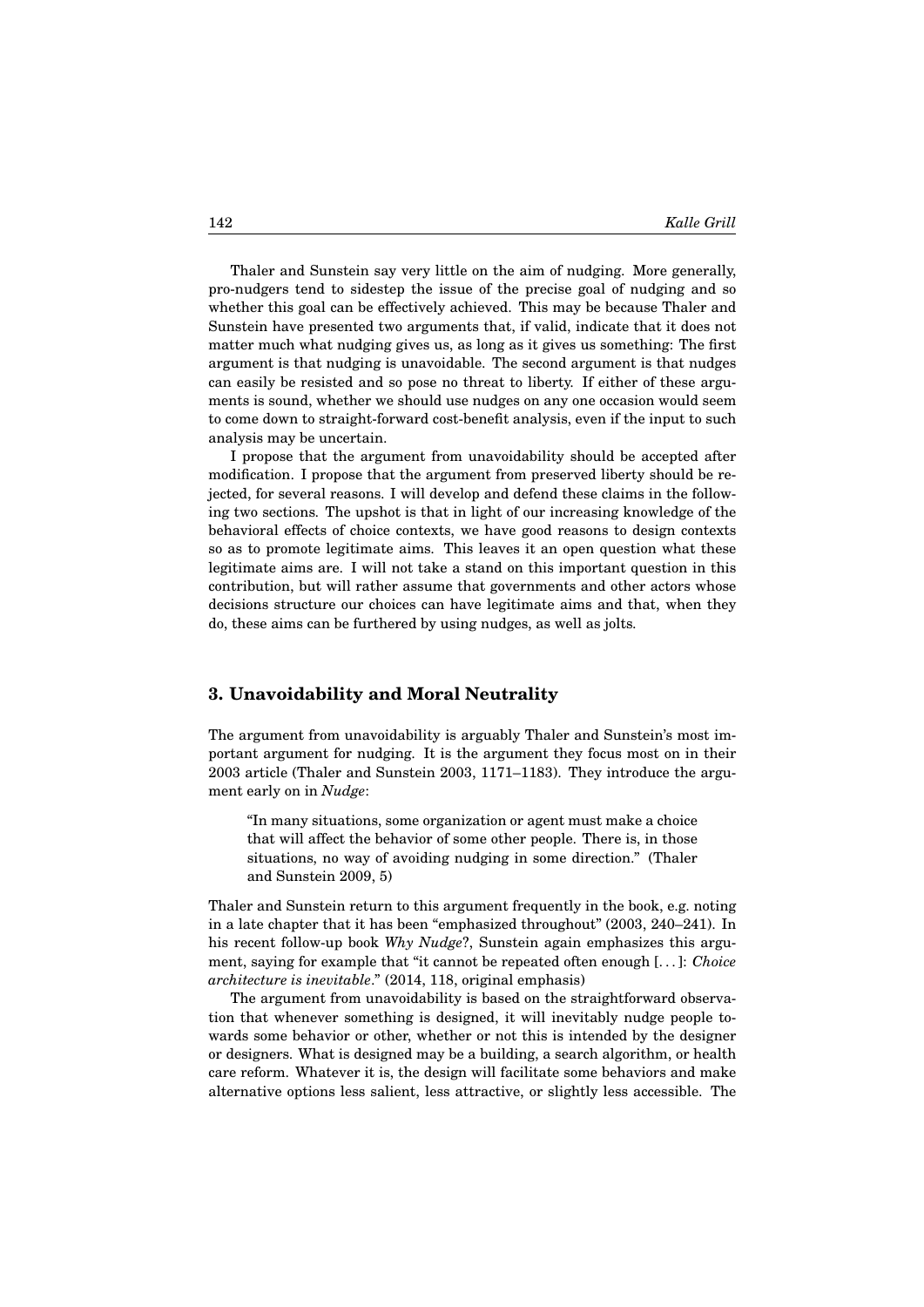indication from behavioral science is that these features of the design will have substantial effects on behavior in the aggregate. The argument from unavoidability is that since nudging is both unavoidable and efficacious, we might as well ensure that it is beneficial.

One weakness of this argument is that it fails to distinguish between nudging that is intended to shift behavior in some particular direction, and nudging that has no such aim and is in that sense unintended. Thaler and Sunstein explicitly note that nudging can be either intended or unintended (or "unintentional"). They downplay the distinction, since, in either case, "nudges can have major effects" (Thaler and Sunstein 2009, 10). However, what critics are concerned with is typically not that people are influenced by their choice contexts, but that their choice contexts are designed, by others, with the intention of producing some particular behavior.<sup>2</sup>

Intended nudging is not unavoidable. As Thaler and Sunstein note (2009, 10), it can be avoided by randomizing between design alternatives, though this seems silly. Arguably, it can also be avoided by letting design decisions be made on the basis of other things than behavioral effects, such as cost minimization or aesthetic concerns. Consider the decoration of some large public area, such as a square or a park. This project may offer opportunities to nudge people towards exercise by placing exercise machines in strategic locations, or to nudge people towards healthier lifestyles by displaying persuasive messages or pictures. However, such nudging is easily avoided. Design decisions can be determined by costs and aesthetics only—the most beauty for the buck. Different designs may still affect behavior differently: A Zen garden may inspire meditation and large open areas may inspire sport and play. However, if these effects, though perhaps foreseen, do not provide motivating reason either for or against any particular design, then I believe nudge skeptics will be silent.<sup>3</sup>

While intended nudging is not strictly speaking unavoidable, the argument from unavoidability is strengthened by the fact that our knowledge of behavioral psychology is steadily increasing and spreading. Once choice designers have this knowledge, or even just the knowledge that such knowledge exists, their decision problems change irrevocably: Enlightened choice designers must choose between either using findings from behavioral research to influence behavior in various directions, or actively avoiding such influence. Avoiding will become more and more difficult as behavioral insights are disseminated through the population. Large institutional choice designers like governments can com-

<sup>2</sup> For example: "[Nudges] are manipulative, first because the government employs them *with the intention* of affecting people's choices." (Grüne-Yanoff 2012, 636, my emphasis)

 $^3$  The role and moral significance of intentions is of course a much debated issue in moral philosophy and there are several fine-grained distinctions. My analysis only presupposes the distinction between on the one hand straight-forwardly intending something and, thereby, causing it, and on the other hand causing something as a mere side-effect. This distinction is familiar from the discussion on the controversial doctrine of double effect (for an overview, se McIntyre 2011, for a critical discussion, see Scanlon 2008, e.g. 22–23). Importantly, I make this distinction only to identify controversial forms of nudging. I do not thereby endorse the moral relevance of the distinction.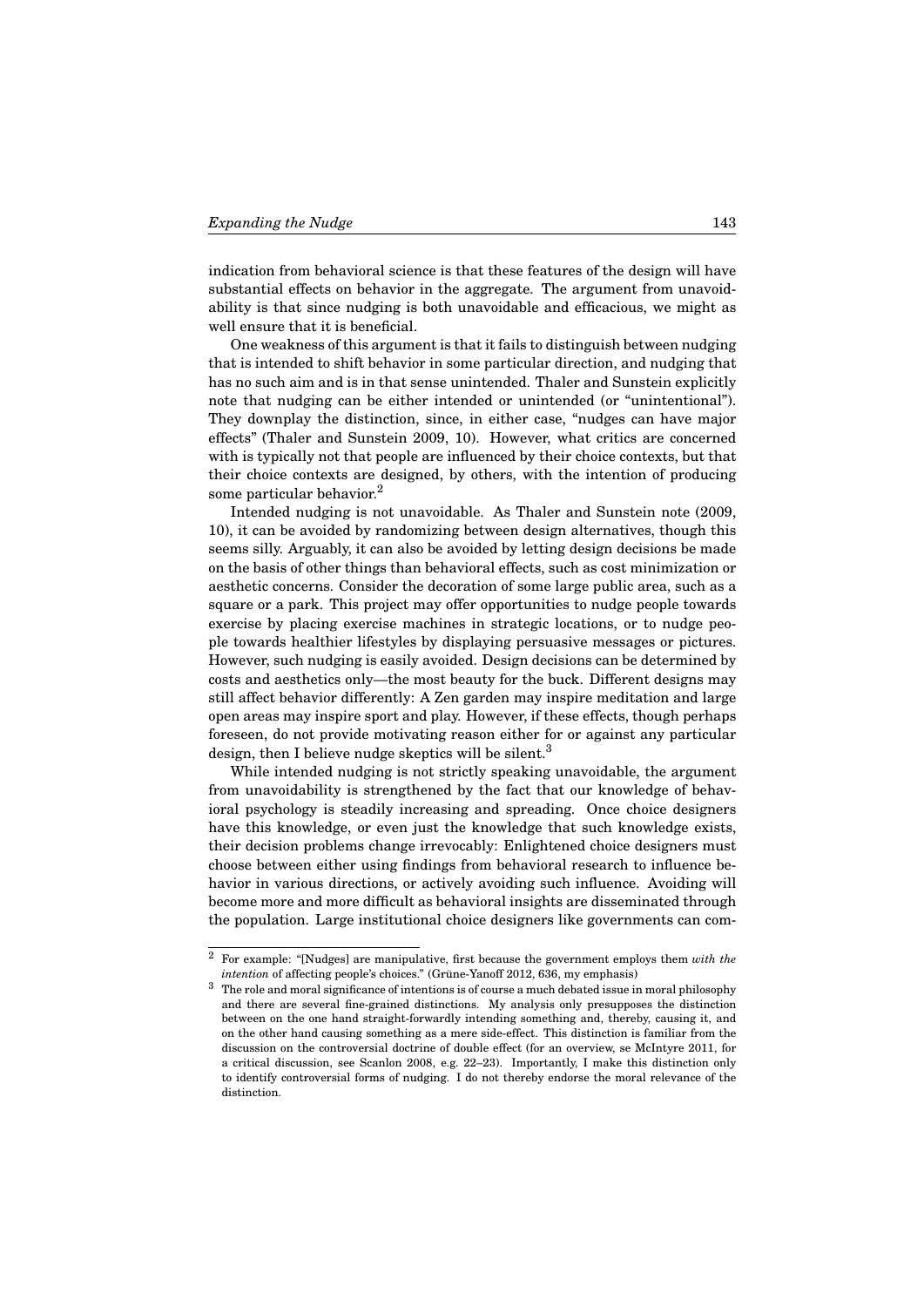mission design according to formal requirements that include that behavioral effects not be considered in design decisions. However, such requirements will be difficult to monitor. Enlightened individual designers may still allow behavioral effects to be decisive, especially when other criteria are not at issue or very marginally affected. For example, the park designer may put benches in groups, rather close and slightly facing each other, in order to promote socialization, thinking that people in the area are alienated or lonely and would benefit from more interaction. This arrangement may also be aesthetically pleasing and no more costly than alternative arrangements.

Despite these considerations to strengthen the argument from unavoidability, I believe that we must concede to the critics that *intended* nudging can often be avoided, and sometimes quite easily. I propose, however, that whether or not nudges are intended is not morally relevant. One way to phrase this is to say that the mere intention to influence behavior via choice context is not morally problematic. Another way of phrasing it is to say that choice contexts are not morally neutral just because they have come about unintentionally. I therefore call this argument for nudging the *argument from non-neutrality*.

It may be that some behaviors are morally problematic, or impermissible, if and only if they are intended. Clearly, however, merely influencing other people's behavior via design of their environment is not one of those behaviors. Consider putting up a warning sign by a power station, with the effective intention to cause people to avoid trespassing, or be more mindful of where they are going. This is not morally problematic. Therefore, if intended nudging is morally problematic in a way that unintended nudging is not, there must be something about nudging beyond its influence on behavior that explains this difference. I will consider and tentatively reject some such possibilities below.

At this point, I will bluntly declare that I do not believe that even intended nudging, that is influence on choice and behavior *via choice context*, is by itself morally problematic. If I pick one of two available warning signs because I know its design is more likely to induce caution, this is in no way morally problematic. If the park designer opts for yellow garbage cans in order to reduce littering, this is equally unproblematic.

There are of course, for any agent, many things it may not do. Perhaps not anybody has the right to put up that warning sign. Certainly not everyone has the right to paint public garbage cans yellow. Perhaps the government has no right to interfere with certain private exchanges. However, when some agent has a general jurisdiction or right to shape or regulate some environment, there is no general moral problem with doing so with the intention to influence choice and behavior. What may be problematic is for an agent to influence behavior with an aim that is not among that agent's legitimate concerns.

I do not want to deny that there may be a special quality to the complete absence of design. Perhaps one quality of untouched wilderness is that it does not embody other people's attempts to influence us in any way. If that is so, the same could perhaps be said for artificial environments that are created without any consideration for how they may influence us. Consider for example environ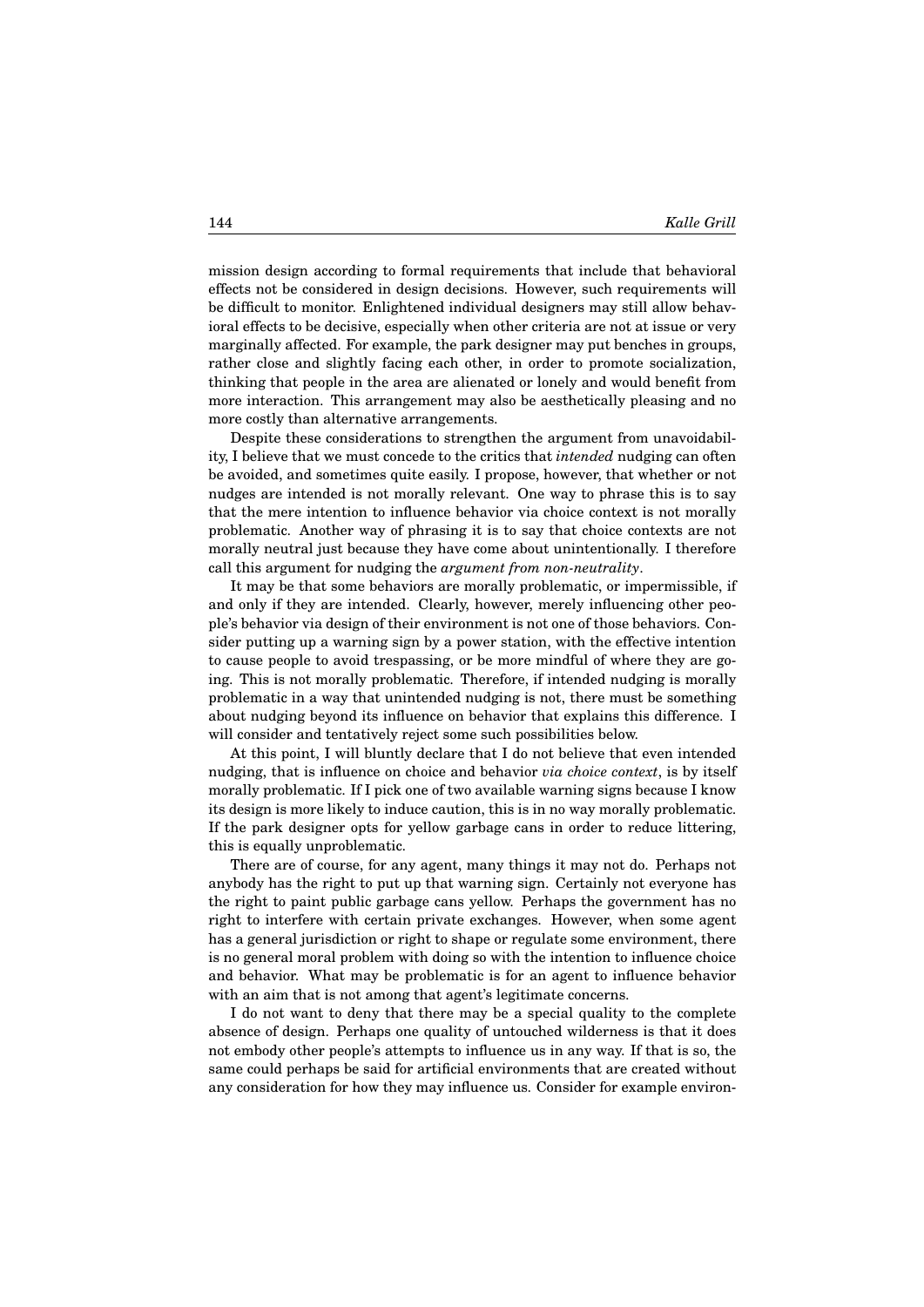ments we encounter when we travel to places that are built for people in other circumstances and that have not (yet) adjusted themselves to visits from people like us (i.e. to tourism). While I grant that these are possibilities, I propose that if an environment is artificially designed for us, as most environments are for most people living in them, then avoiding choice context design does not add any special value to that environment.<sup>4</sup>

I conclude that, at least in artificial environments, there are no morally neutral choice contexts. This implies that, for any choice context, if it can be costlessly changed, leaving it unchanged requires justification in just the same way as does changing it. A new choice context may bring greater risks than an existing one or it may upset legitimate expectations, but this cannot be taken for granted in any one case. Sometimes avoiding risks and meeting legitimate expectations favor changing a choice context. Consider for example a change in the default employment contract to include a retirement savings plan.<sup>5</sup> This change seems to reduce long-term risks and to honor employees' legitimate expectations of their employers or of their government to care for their long-term financial wellbeing.

The argument from non-neutrality is more robust than the argument from unavoidability because intended nudging is not, strictly speaking, unavoidable. The argument from non-neutrality is also stronger because that nudging is unavoidable is consistent with its being morally neutral, and so requiring no justification. This would imply, for example, that in the face of controversy over changes, choice contexts could unproblematically be left as they currently are. Because no choice contexts are morally neutral, however, we should prefer that context that is most conducive to the legitimate aims of the choice designer, unless there is some other moral issue at stake. Again, I will consider some such moral issues below, after I introduce choice content design. Before I even do that, however, I will consider and reject Thaler and Sunstein's second main argument for nudging.

### **4. Significant Incentive Effects**

Thaler and Sunstein's second main and recurring argument for nudging is that since it does not significantly affect incentives, it poses no threat to liberty. Nudging is, as they put it, "freedom-preserving", and this in contrast to many other measures the government can take to promote welfare. $6$  There are two

 $^4\;$  This is not to deny that there are down-sides to the comprehensive reliance on design throughout society. Such reliance might cause the loss of spontaneity and of chance discoveries, including discoveries of new legitimate aims. On this, see Dworkin 1988.

 $5$  On the effects of such rules on enrollment, see Beshears et al. 2009.

<sup>6</sup> Thaler and Sunstein say "liberty-preserving" in *Nudge* (2009, 5) and Sunstein says "freedompreserving" in *Simpler* (2013, 2). Like them, I make no distinction between these concepts in this context. It is because nudging is allegedly freedom-preserving that the pro-nudging position has been called 'libertarian paternalism'. This label is contested, for good reasons. It completely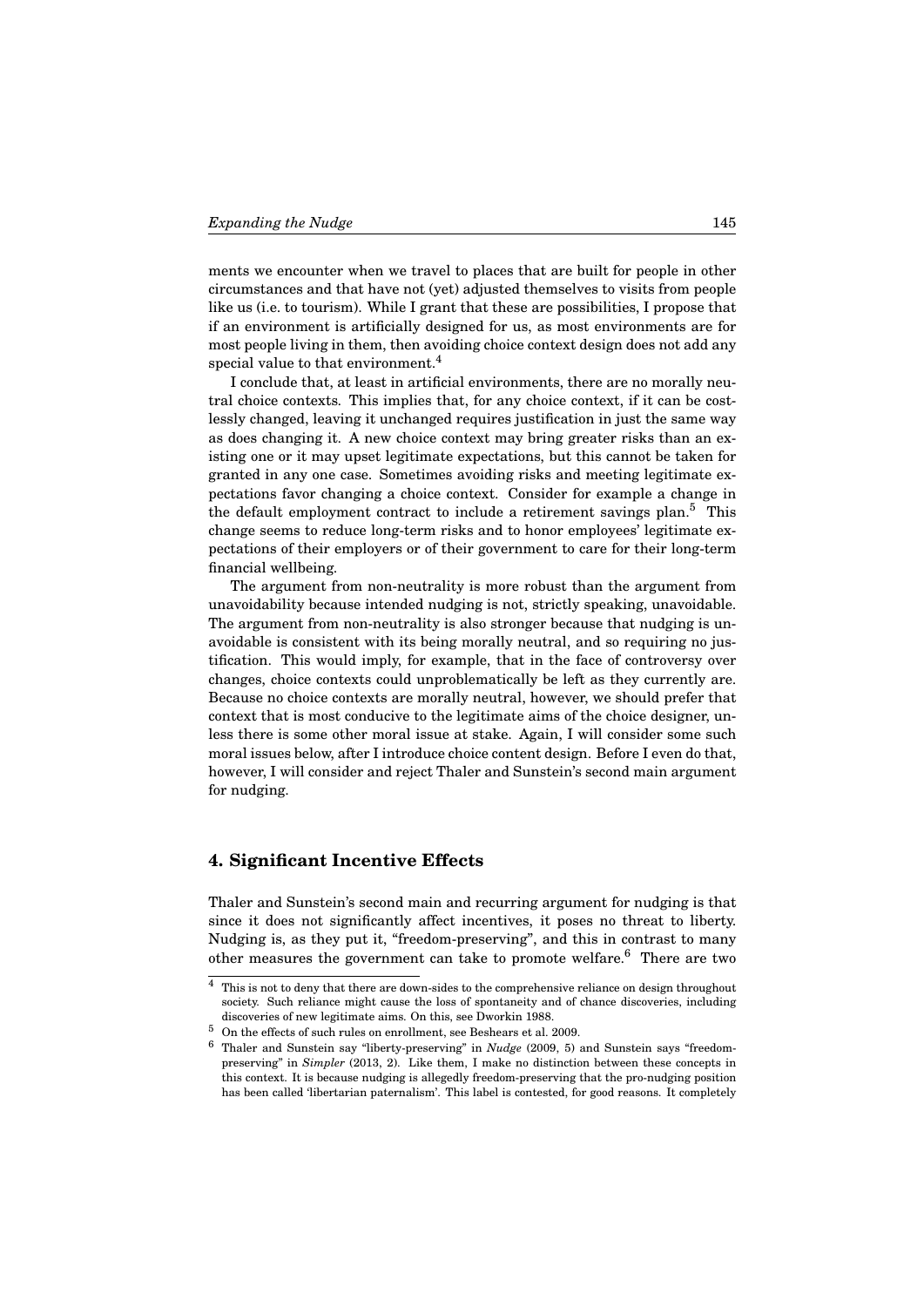steps in this argument: 1) Nudges do not significantly affect incentives. 2) Measures that do not significantly affect incentives preserve freedom. I will argue that both steps are unwarranted, for independent reasons.

Before evaluating the freedom-preservation argument, I must note a conceptual complication relating to step 1: Many would consider it a necessary condition for some measure to be a nudge that it does not significantly affect incentives. Indeed, this condition is generally taken for granted in the debate. For example, noted critics of nudging Hausman and Welch sum up their understanding of the concept so: "Nudges are ways of influencing choice *without limiting the choice set* or making alternatives appreciably more costly in terms of time, trouble, social sanctions, and so forth." (2010, 126, my emphasis) If this is right, it is incoherent to question whether nudges significantly affect incentives or not. Moreover, some would even consider it a necessary condition for some measure to be a nudge that it is freedom-preserving. For example, Yashar Saghai's development of the concept explicitly incorporates this condition (2013, 487). Having noted these conceptual complications, I will persist in treating the claim that nudges are freedom-preserving as an argument for the moral innocence of nudges, rather than as a semantic thesis about what defines a nudge.

Step 2 of the argument can be evaluated independently of the concept of nudging. I propose that this claim does not hold up to scrutiny. Whether or not some measure preserves freedom depends, of course, on what freedom is. Without attempting to summarize the contemporary debate on the nature of freedom, I will simply claim that here is strong consensus in this debate that the imposition of costs limits freedom in one way or other. If an option is rendered more costly, I am less free to choose it. At least if this option is my preferred option, I am thereby rendered less free. The option is, as Philip Pettit puts it, replaced by a "burdened counterpart" (2009, 11). For another example, consider Isaiah Berlin's view that a person's freedom is "a function of what doors, and how many, are open to him; upon what prospects they open; and how open they are." (2002[1969], 41) Doors are more open if they are less costly to take. There are, of course, exceptions to the consensus. Thomas Hobbes seems to have held the view that you are free to do something as long as you are physically able to do so, regardless of the costs involved.<sup>7</sup>

Assuming that costs typically do limit freedom, is there some threshold of significance under which they fail to do so? I know of no principled argument to this effect. It may for practical reasons be pointless or pedantic to insist on the loss of freedom when it is very small, but I see no theoretical reason to

disregards the rich libertarian tradition built around strong ownership rights. 'Libertarianism' in the present context only means the priority of freedom of choice over other values. I will not engage further with this terminological issue.

<sup>&</sup>lt;sup>7</sup> Some contemporary authors hold that one is free to do whatever one is physically able to do, regardless of costs, but they then also hold that imposed costs diminish one's overall freedom (Steiner 1994; Carter and Kramer 2008). Pettit is an exception in that he holds that costs only diminish freedom if they are imposed arbitrarily, but then he holds that this goes for any measure, including outright compulsion (e.g. Pettit 1997).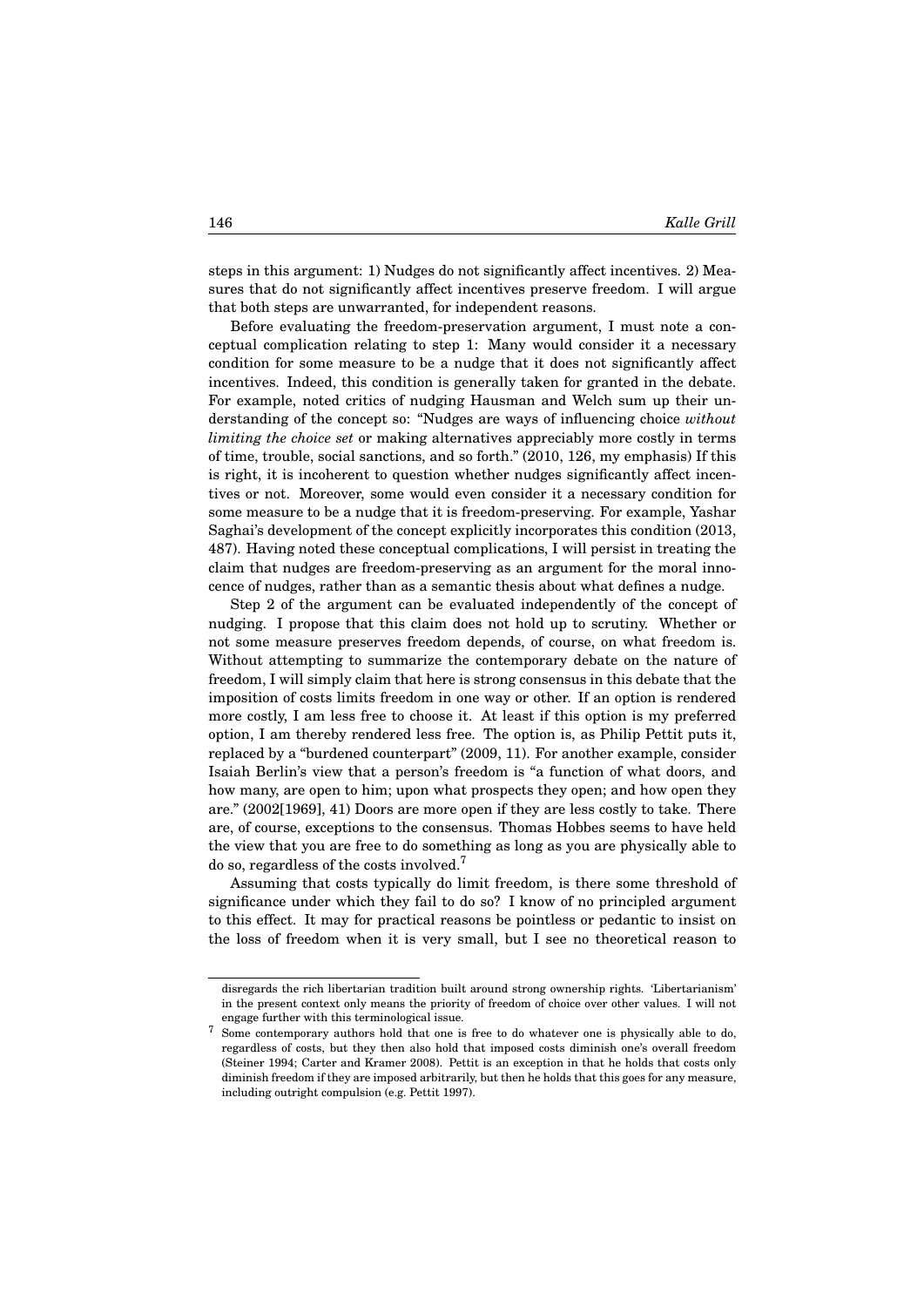disregard it.<sup>8</sup> We may think that particular freedoms, such as the freedom of speech, are preserved even if their exercise is costly, in the sense that people are sufficiently free to speak (sufficiently to claim that democratic rights are respected etc.). However, it is unwarranted to claim quite generally that freedom is preserved if costs or burdens are small. At the very least, this claim requires some specification as to what defines the threshold and why smaller costs are irrelevant from the perspective of freedom. Thaler and Sunstein offer no such specification or argument.

If light of these observations, I propose that even if nudges were "easy and cheap to avoid" (Thaler and Sunstein 2009, 19), this would not by itself imply that they preserve freedom. Many nudges limit freedom only very little, but it is important not to confuse small costs with no costs. This is particularly important since nudges are intended to be used extensively and since a series of small costs may be large in the aggregate. Changing a default rule from opt-in to opt-out may impose only very small costs on choosers who will actively opt out under the new rule. However, with a growing number of such changes, costs may not stay low. Choosers who are consistent outliers may have to constantly opt out of arrangements set up to benefit the typical chooser.<sup>9</sup> Sunstein has noted this potential problem and proposed in response that default rules may be personalized (2014, 99). However, this does nothing to strengthen the claim that small costs do not limit liberty.<sup>10</sup>

In evaluating step 2 of the freedom-preservation argument, we must keep distinct the independent argument from non-neutrality (and the argument from unavoidability). Some features of choice contexts are unavoidable. For example, there must often be a default rule, and there is typically a cost to opting out, whichever option is the default. The opt-out cost is not neutral under any particular default, and so it is both physically and morally unavoidable that there be some opt-out cost. This may imply that the setting of a default does not diminish freedom.<sup>11</sup> If it does imply this, however, this may be because the cost is

<sup>8</sup> Libertarians in particular are typically unwilling to accept even limited state interference with voluntary free market transactions that do not harm third parties. Distortions can be larger or smaller, but they are distortions all the same. This is another reason for why the term 'libertarian paternalism' is so contentious.

<sup>9</sup> Sarah Conly (2013) considers the burdens on consistent outliers a valid objection to coercive paternalism, though not decisive, since these burdens may be outweighed by benefits to non-outliers (64–66).

 $10$  None of this is meant to deny that some nudges may impose no costs at all. Using different sorts of framing effects may affect the salience of different options without making any alternative more costly.

 $^{11}$  More specifically, freedom is not diminished by setting a default if freedom is about what options are available to us at what cost. It may diminish freedom if freedom is about what causes us to have the options we have. For example, some hold that freedom can only be diminished by intentional action. On such a theory of freedom, changing a default rule may diminish freedom even if the new default rule is welcomed by choosers, provides a richer set of options, and improves chooser wellbeing. For what it is worth, I find this implication an embarrassment for such views of freedom.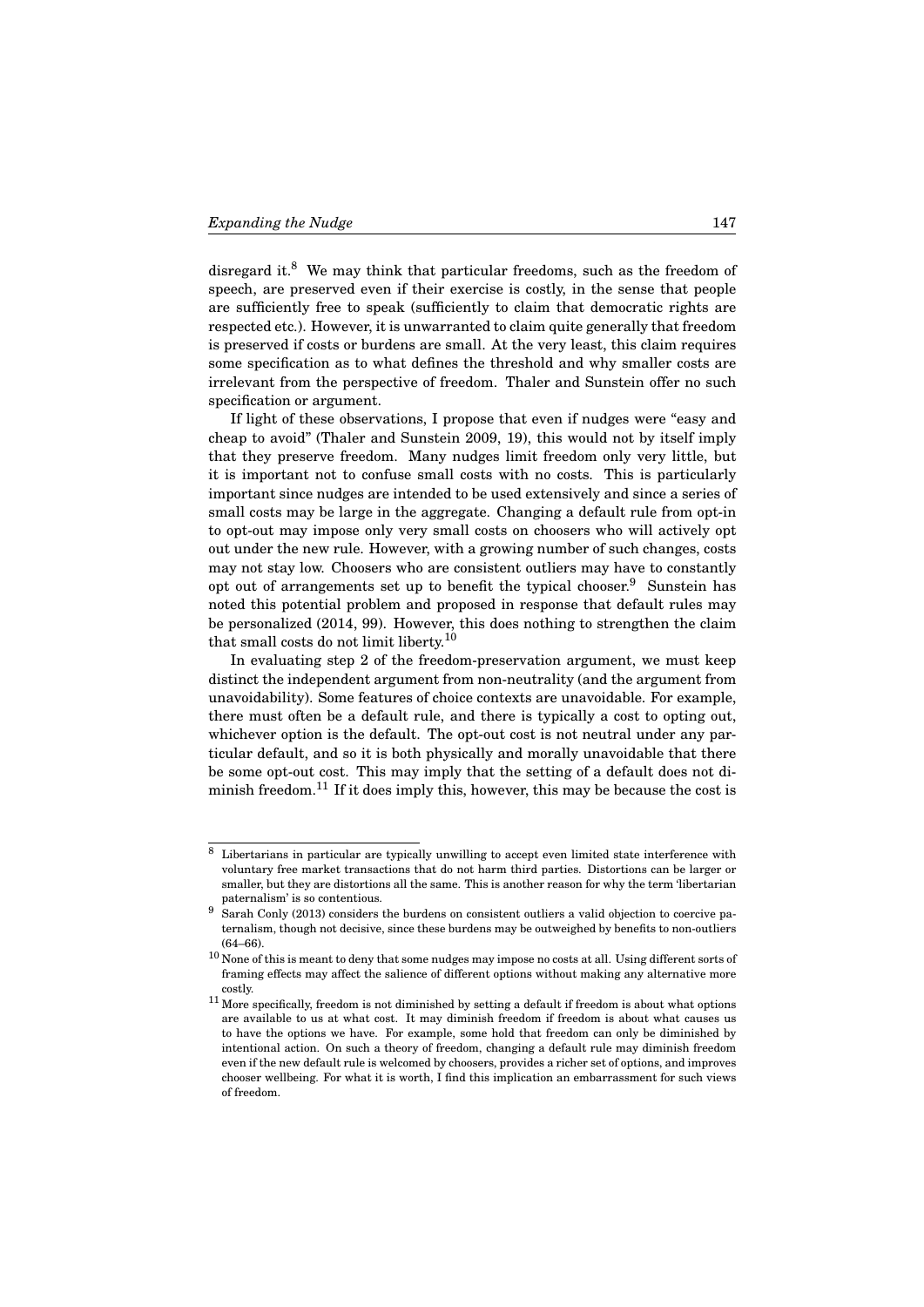unavoidable, not because it is small. If so, it is the argument from non-neutrality that is doing the work.

For an example, assume a work-out machine is available for employees at some workplace. Consider a rule that requires employees to fill out a brief lifestyle questionnaire before using the machine. The intention may be to nudge towards health-promoting lifestyle changes (unrelated to safe use of the machine). This requirement entails an added cost of using the machine. Assuming this cost is insignificant, it is the right sort of cost to consider in evaluating the freedom-preservation argument. However, consider now that the machine has two different settings, for doing two different exercises, and that changing between settings is a bit cumbersome. When not in use, the machine automatically returns to the default setting. The employer picks a default. For users who prefer the non-default setting, switching is an added cost of using the machine, perhaps just as large as filling out the lifestyle questionnaire. However, given that preferences vary in the group, and given how cumbersome it is to change the settings on this machine, it is unavoidable that some users face this cost. If this sort of cost does not diminish freedom, this is likely due to unavoidability, or non-neutrality, rather than to the smallness of the cost.

If I am right in rejecting step 2 of the freedom-preservation argument, step 1 on its own will not make an argument. However, I may not be right. Also, step 1 is of interest either way, for two reasons. First, and most obviously, if nudges can have more than insignificant incentive effects, this will make it (even) harder to argue that they are freedom-preserving. Second, less obviously, the claim that nudges have only insignificant incentive effects entails further problems for the pro-nudging position.

Consider the setting of a default rule that will affect 100 people and where there are two possibilities:

*Risky default*: Everyone can opt out at insignificant cost. 89 persons will do so. 11 persons will not and so risk serious harm.

*Safe default*: Everyone can opt out but the cost is significant. One person will do so. This person will risk serious harm.

If step 1 is correct, then setting the risky default will be a nudge, while setting the safe default will not be, since with this default the opt-out cost is not insignificant. This may be problematic for two independent reasons: First, defaultsetting is a paradigmatic example of a nudge, as well as of the unavoidability of choice context. If some default-settings are not nudges, this would not only raise questions regarding the concept of a nudge, it would seriously weaken the argument from unavoidability: If people are not nudged by the safe default, then we can easily avoid nudging in this case, contrary to Thaler and Sunstein's unavoidability claim. Note that this point is independent of intent: The safe default is no nudge, whether or not it is set intentionally.

Second, the safe default seems very attractive in the example. The opt-out cost for the one person may be significant for her in some sense—i.e. it may cost her some real money, or substantial effort. This cost, however, seems rather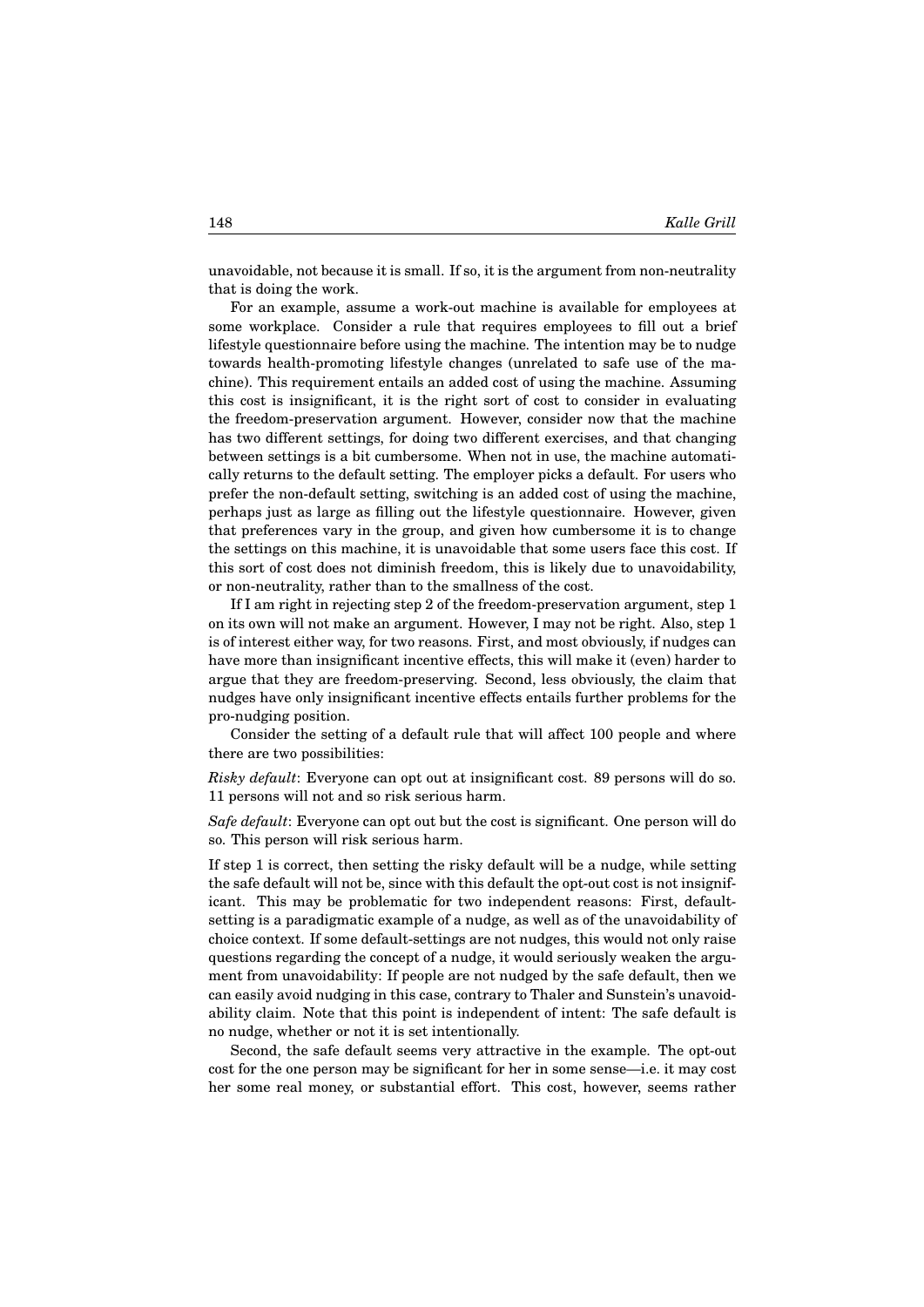unimportant in relation to the risk of serious harm to ten people. Especially so since there need not be any benefit to the ten, and they may have no independent or stable preference for the risky option. Their failure to opt out may simply be due to inertia, misunderstanding, or any other non-rational influence. This is not to mention that the individually insignificant cost to the 89 people who opt out under the risky default may in the aggregate be comparable to or greater than the one significant opt-out cost. All this means that if nudges do not significantly affect incentives, there seems to be little reason to prefer nudges over non-nudging default-settings. Even more to the point, it seems highly questionable whether nudges are more freedom-preserving than non-nudging defaultsettings.

To further illustrate my point, consider this possible story behind the two default rules: In a public park on a mountain, there are two foot paths. One is rather dangerous but has a spectacular view. The other one is safe but has a slightly less spectacular view. A ranger hut (or something) must be placed at the entrance to the park, where both paths begin. Because of the difficult terrain (and the low budget) there are only very limited options for placing the hut. It can either be placed so that it will hide the safe path from view, or it can be placed so that it blocks the dangerous path entirely, making it accessible only via a long detour. Assume that information on the two paths is readily available, perhaps from a large map on site, and that the dangerous path is marked with a clear warning sign. Still, with the safe path hidden from view some people will take the dangerous route. Most of them will do so not because they consider the view worth the risk, but because they are absent-minded and do not pay much attention to maps and signs. They are intent on hiking and they will just not bother to look for the safe path. These are the ten people who will (happily) take the safe path under the safe default, but will (inadvertently) take the dangerous path under the risky default. One person will take the dangerous path even if she must take the long detour, perhaps because experiencing spectacular views is just that important to her.<sup>12</sup>

At times, Thaler and Sunstein indicate that their position is not that nudging has or should have only insignificant incentive effects, but rather that opt-out costs should be kept low whenever possible. For example: "Our goal is to allow people to go their own way at the lowest possible cost." (2009, 252) This position would be consistent with preferring the safe default in the example and in general to prefer the best default all things considered, irrespective of the size of the (minimal) incentive effect. However, to take up this position would also be to give up the freedom-preservation argument.

In conclusion, both steps in the freedom-preservation argument are deeply problematic. As noted in the first paragraph of this section, the limited impact on incentives is generally considered part of the essence of nudging. If we reject the freedom-preservation argument, and in particular its first step, where does

 $12$  Another possibility is that not ten but eleven persons are absent-minded and eager hikers, while one person would be triggered by the blocking of the dangerous path and take it just because it is blocked ("no one is going to stop me from hiking wherever I want").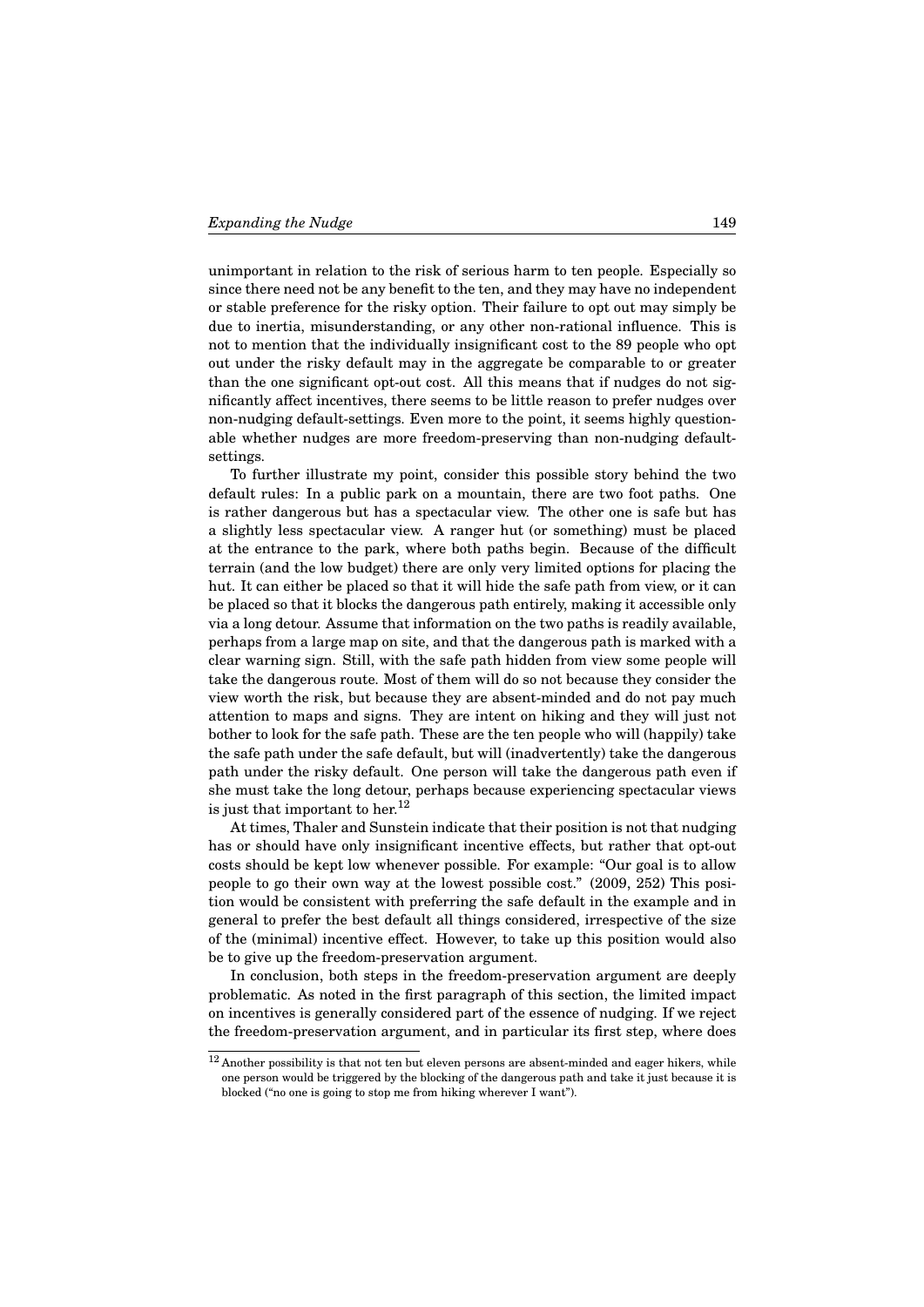this leave the concept of nudging? I propose to give up on limited incentive effects and define nudging only in terms of effects on choice outcome from choice context, or, as Thaler and Sunstein prefer to say, from choice architecture. We can then say that some nudges are freedom-preserving and that this is a virtue of those nudges. However, as pro-nudgers we should not hold that all nudges have this virtue. If my proposal is conceptually too radical, the alternative is to keep the insignificant incentive effects condition on nudging, and instead give up some common claims on the virtues of nudging relative to other influences on choice.

#### **5. Choice Content Design**

I have argued that the non-neutrality of choice contexts indicates that nudging, i.e. choice context design, can and often should be used to promote legitimate aims. I have postponed discussion of some counter-arguments in order to simultaneously consider those arguments as they apply to both nudging and jolting i.e. to choice context design as well as to choice content design. In this section, I will present my *prima facie* case for choice content design. I will explain how, just like nudging, jolting has non-rational influence on choosers. In the subsequent section, I will argue that relevant counter-arguments to jolting also apply to nudging, and so that if we should nudge, we should also jolt.

One criticism of nudging is that it is no new policy tool, but merely a new name for established methods of changing and steering behavior by adjusting the living environment so as to "make healthy choices the easy choices", as the public health pioneer Nancy Milio put it already in 1976 (Quoted from Vallgårda 2011, 201, who develops this critique). This critique is warranted in light of some exaggerated claims to novelty, but I believe the concept of nudging, and the discussion it has spurred, has helped many of us realize that all choices have contexts, and that these contexts can be designed so as to promote some outcomes at the expense of others. To use nudging as a policy tool partly means, I propose, to adapt a perspective on choice contexts as ever-present and designable. It means, furthermore, to consider, in light of behavioral science and the peculiarities of the choice at hand, what designs could promote legitimate aims. It means, finally, to implement these designs. Established policy tools such as social advertising certainly aim to change choice contexts. However, I propose that it is a relatively new or at least under-utilized idea to perceive the context of a choice in its entirety as an object of design.

Similarly, to use choice content design as a tool means to adapt the perspective that choice contents are ever-present and designable. It is to perceive the creation, regulation and shaping of choice contents as a design problem. It is, specifically, to pay attention to the many ways in which choice content affects what is chosen. Such effects are not limited to the obvious circumstance that options that are not accessible will not be chosen. Behavioral science has shown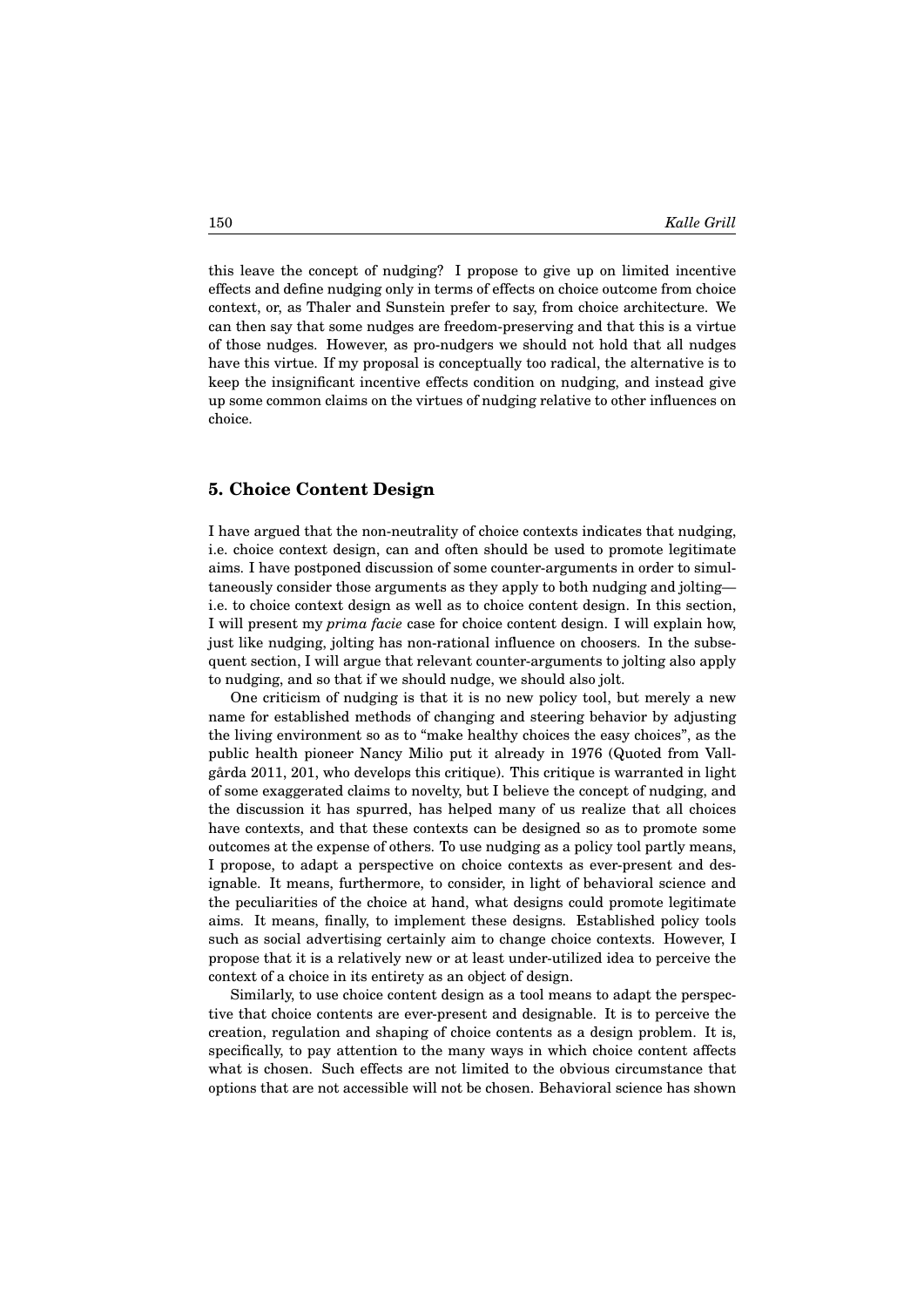that just as choice contexts can affect what is chosen in surprising and arguably non-rational ways, so can choice contents. The most well-know example of this is probably shifting preferences among options as they are complemented with additional options. Seemingly rational people who prefer A to B in the set {A, B} may prefer B to A in the set {A, B, C} (see e.g. Tversky 1972). The rationality of such shifts in preference is much discussed in normative decision theory. Their reality, however, is undisputed.

I will now explain and defend choice content design by considering some variations on the now famous (in some quarters infamous) cafeteria case, introduced by Sunstein and Thaler (2003, 1164). Like the original case, mine is hypothetical. In expanding on the case, I will invoke psychological explanations of choice behavior that I hope will be both intuitively plausible and consistent with main trends in current psychological research.

Let us, like Sunstein and Thaler, "consider the cafeteria at some organization" (ibid.). In order to avoid special concerns with children or minors, let the cafeteria be one for adult employees.<sup>13</sup> For some reason, this cafeteria must serve deserts (perhaps employees demand it). However, the cafeteria director has considerable leeway to decide what desserts to offer and how to present them to customers.

Assume that the status quo is serving six desserts, A–F. That this is the status quo may mean that these are the desserts that are offered at present, or it may mean that these are the desserts that are available from the current supplier, or it may mean that they are the desserts the director first comes to think of. In order to discuss the case, I need to assume a ranking of these options in terms of some legitimate aim. Assume, therefore, that promoting employee health is a legitimate aim for this cafeteria director, perhaps by mandate from central management. In terms of this aim, the desert options are ranked from A, which is best, to F, which is worst.

Let us now consider, true to liberal fundamentals, an individual dessertcraving costumer. In the status quo, this customer will opt for F. However, by changing the order in which desserts are displayed, the director can cause the customer to opt for E. This may be achieved, for example, by placing E earlier in the line or giving it a more pronounced placement. This is nudging.

The director cannot, by any sort of choice context design, cause the customer to opt for any of A–D. However, the director can also design the *choice content*: By introducing a new option G, the director can cause the customer to opt for D. G may be, for example, an option that is even less healthy than F, and more obviously unhealthy, making the costumer conscious of the health effects of desserts and so causing her to opt for something less unhealthy. Moreover, by removing the options A and B, the director can cause the costumer to opt for C. This may be, for example, because the customer is attracted to the least unhealthy option given that it is not too healthy (and so not too dull).

<sup>13</sup> Thaler and Sunstein introduce this complication in *Nudge*, seemingly unnecessarily, by changing their example relative to their earlier rendering.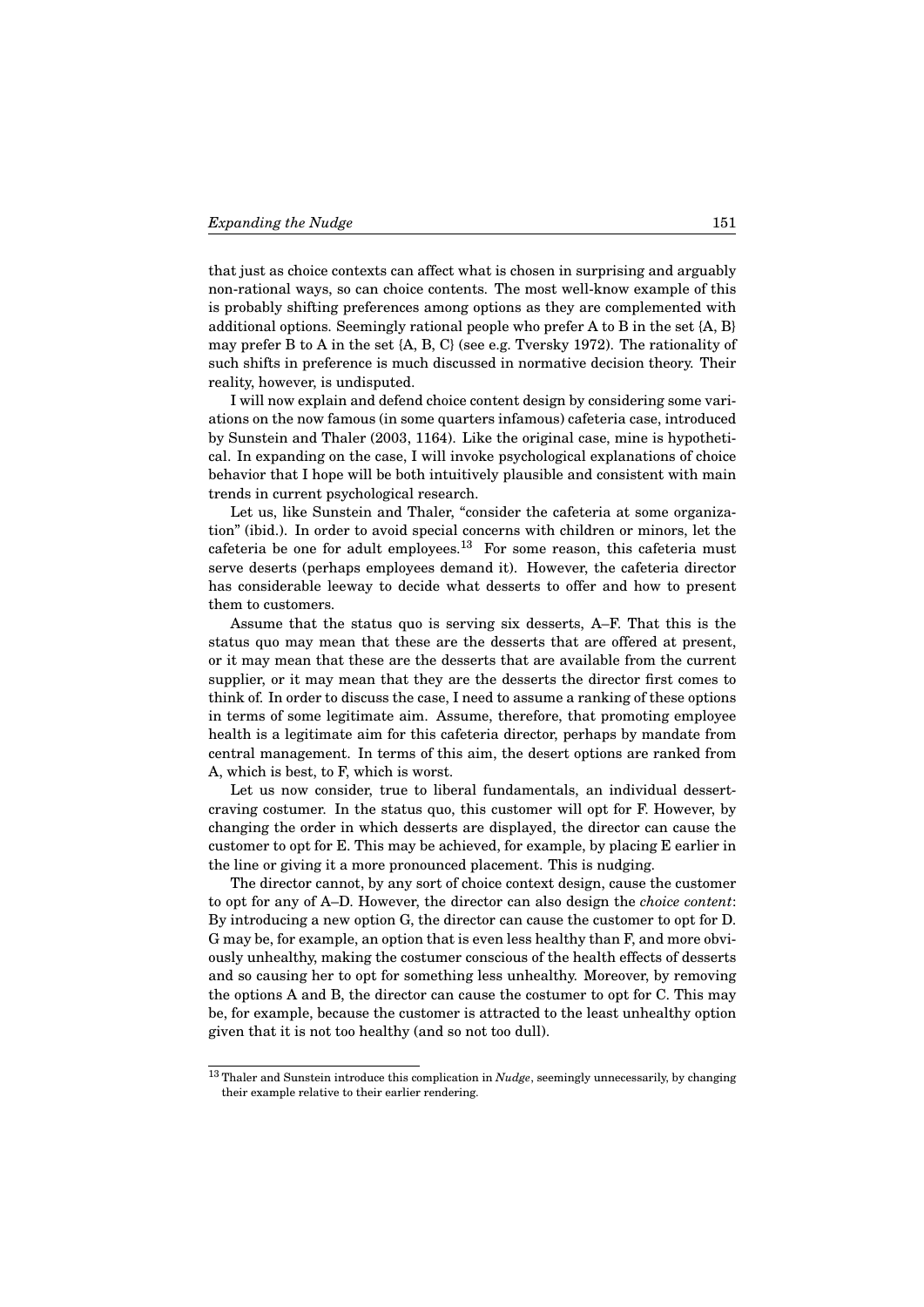These two instances of choice content design are different in that one widens the scope of choice and the other restricts it. We may say that the first increases freedom, while the second limits freedom. To limit freedom is often seen as illiberal, and correctly so, but this judgment should not be made too hastily in any one case. More choice is not always better than less, nor is it always preferred by choosers. More options generally make choosing more cumbersome and make it more difficult to identify one's favored option. More options also increase the risk of making a mistake in choosing, and if the extra options are poor they raise the stakes involved in such mistake. All this may make more choice both less desirable and, sometimes, less desired.<sup>14</sup>

Furthermore, we should not be unduly influenced by the fact that I have presented the design problem in relation to the choice set A–F, assumed to be the status quo. This status quo may well be morally arbitrary. I offered as a possible explanation for this status quo that A–F might be what the current supplier has to offer. However, there may be no reason to favor this supplier (there may even be reason to favor a different supplier). More generally, it is often the case that some agent, government or otherwise, must design a choice from scratch, with no status quo to defer to. When the cafeteria opens for the first time, there may be only two sorts of constraints: The requirement that desserts should be available, and practical constraints such as limited fridge room and the financial incentive to avoid waste. Now, should the director offer five or ten or twenty different desserts? A higher number is clearly not always better, even for customers—just consider the inconvenience of having to choose between five hundred different desserts, displayed along a long line, or listed on a long menu. An adaptive choice mechanism such as a search tool with dynamic categories could mitigate the downsides of too many options, but that just goes to show that the number of options should not be maximized, but instead adjusted in relation to other features of the choice environment, such as searchability, as well as to what values are at stake.<sup>15</sup>

Returning to our hypothetical cafeteria director, the choice content designs already discussed—adding an unhealthy G and removing the relatively healthy A and B—do not exhaust his options. The director can also remove F, causing the customer to opt for B. This may be, for example, because F is quite tempting and so with F out of sight (and smell), the customer's willpower is more intact and so she opts for a rather healthy dessert.

<sup>14</sup> On these and other downsides of choice, see Dworkin 1982. It has been observed that too many options cause customers to refrain from choosing. For a recent economic model for preferences over choice sets with varying numbers of alternatives, see Kuksov and Villas-Boas 2009. For readers concerned that choices be rational, note that removing options can cause one's set of preferences to be more coherent. As noted above, even seemingly rational people may prefer A in the set {A, B} and yet prefer B in the set {A, B, C}. By removing C from the latter set, this incoherence (if it is one) is also removed. In the status quo, of course, people may not even be seemingly rational.

 $^{15}$  The status quo need not be morally arbitrary of course. If the cafeteria has been offering a certain set of options for some time, and customers have grown accustomed to having those options available, it may frustrate legitimate expectations to remove these options.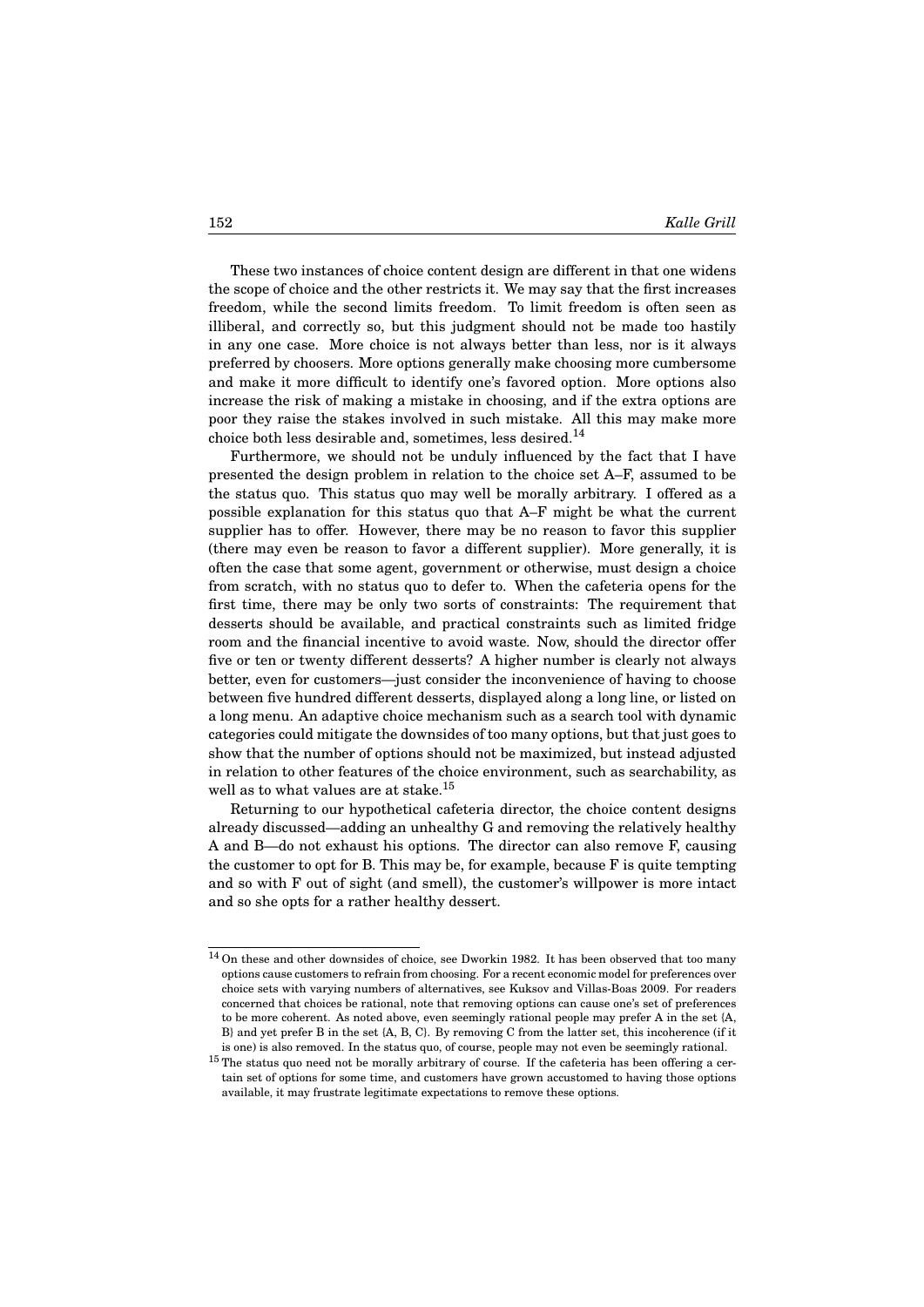F is the option the customer would have chosen in the status quo. It may therefore seem particularly problematic to remove this option. However, I have concluded that the status quo is often morally irrelevant. 'Removing' is really a misnomer. We should rather talk of non-inclusion. It may perhaps still seem particularly problematic not to include options that would have been chosen if they were included. However, F is not the only such option. B is chosen from the set {A, B, C, D, E}. Relative to this set, non-inclusion of A and B and inclusion of F will cause a choice of E or F, depending on choice context. Does this mean that non-inclusion of B, E or F is particularly problematic? It does not. Almost all options would be chosen from some choice set. Even the tasteless A would be chosen over the directly harmful Z, or the even more tasteless A'. This does not, of course, imply that all options should be included in the actual choice set.

My cafeteria example shows how choice content can influence choice in other ways than by blocking a choice of some option by removing it, or causing a choice of some option by adding it. Some or all of the hypothetical influences may appear non-rational. Consider how the mere presence of G makes the value of health more salient to the customer. On the face of it, it does not seem rational to value health higher because an additional option is present. On the other hand, guarding against unhealthy choices is more important the more unhealthy are the available options. It is often hard to say what is rational and what is not. I take no stand on such issues. The point is that there are diverse and intricate ways in which choice content determines choice. Depending on the circumstances, these effects can to some extent be predicted and so choice content designed on the basis of such predictions.

### **6. Arguments Presented against Nudging**

As stated in the very first paragraph of this article, I endorse nudging and jolting only as tools to be used with caution and in the pursuit of legitimate aims. Importantly, I do not endorse libertarian paternalism. I emphasize this, since Thaler and Sunstein have coined both expressions and consistently present them as intimately interconnected. However, and Thaler and Sunstein do not deny this, libertarian paternalism is the idea that nudging should be used for particular purposes (the promotion of subjective wellbeing discussed above) and for particular reasons (including the freedom-preservation argument that I have rejected). Naturally, these purposes and reasons have attracted criticism that is not relevant to nudging as such.

Nudging should be distinguished not only from its various possible justifications (and their controversial names), but also from different means that may be used for its implementation. Like any tool, nudging can be misused. Thoughtful descriptions of alternatives is typically a non-intrusive nudge: One of two equally concise, clear and relevant descriptions can sometimes yield better health outcomes than the other. However, alternatives can also be described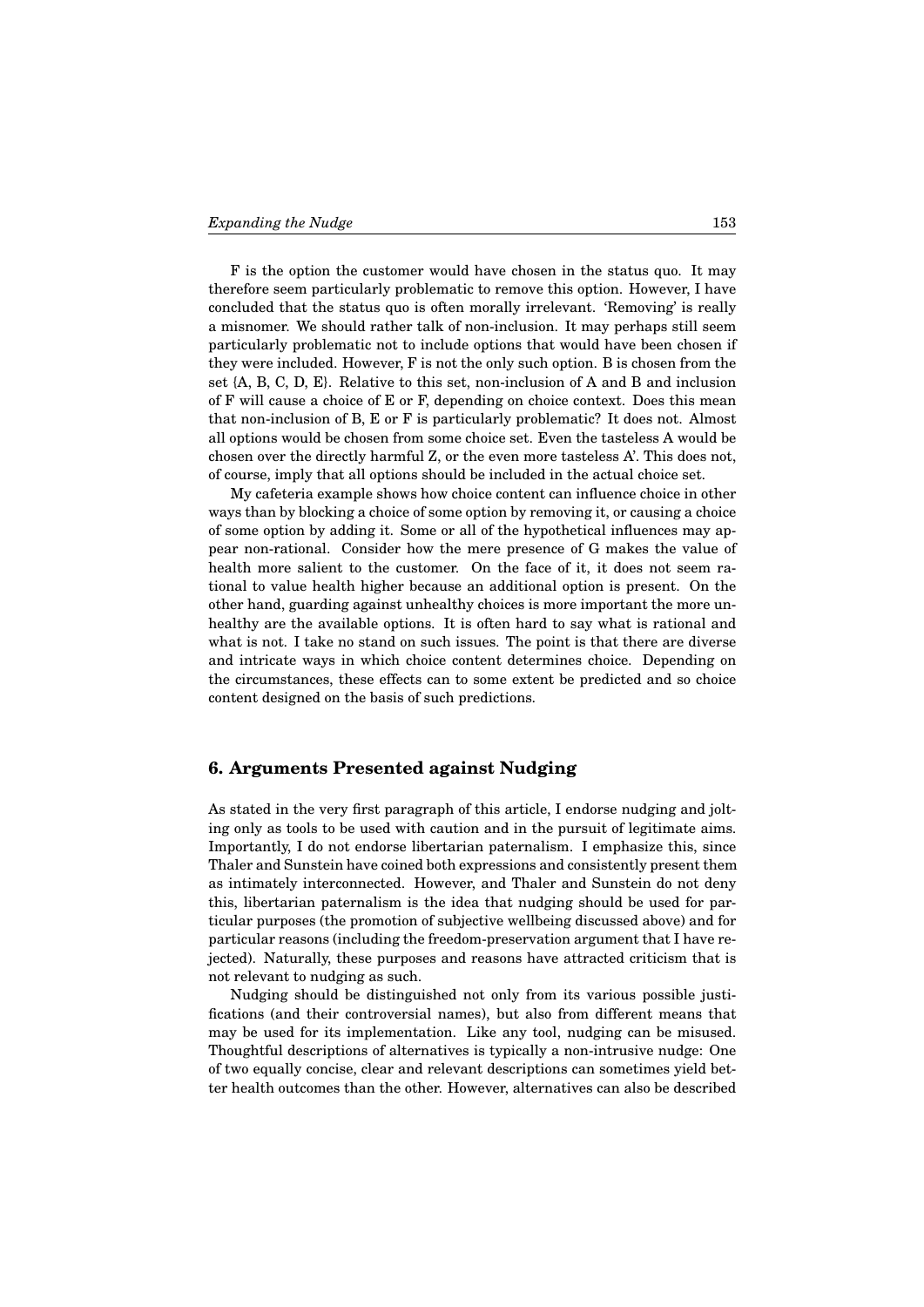with reference to completely irrelevant properties, in a manner that simply confuses choosers, or choosers can be overwhelmed with too much relevant information. Such misuse must not be confused with the tool itself.

In the very same way, we should distinguish between inherent problems with choice content designs and contingent problems that may or may not be associated with such designs. Such problems may be more or less directly moral. They may concern duties or rights or they may concern consequences in a wider sense. Non-inclusion of an option that the chooser has a right to will of course imply a rights violation. Removing an option by criminal prohibition is generally very costly and very intrusive (see e.g. Husak 2013). For both of these sorts of reasons, some authors oppose criminalization of unhealthy or otherwise harmful behavior, but favor non-legalization in the form of prohibitions on the manufacturing and distribution of the means to such harmful behavior, or otherwise the facilitation of this behavior (e.g. De Marneffe 2009, concerning prostitution). As John Stuart Mill proposed, though the government has no right to decide, "for purposes of repression or punishment", that some conduct should be prohibited, it may be right "in endeavoring to exclude the influence of solicitations which are not disinterested, of instigators who [. . . ] have a direct personal interest on one side" (1859, chapter V, 8th paragraph). At least Mill found "considerable force in these arguments" (ibid.). These are complicated matters. The point is only that a choice set can sometimes be limited quite easily and at little or no cost, as when the cafeteria director decides against adding another dessert to the menu, or for subtracting one previously on it, while other times such limitation of options is much more difficult and can only be achieved via measures that are in themselves oppressive or illiberal. To endorse choice content design is not to endorse such oppressive measures.

With these distinctions in mind, I will turn now to some arguments that target nudging understood as a tool.<sup>16</sup> In the previous section, I tried to rebut two arguments against jolting specifically: That it limits freedom and that it removes options that would otherwise have been chosen. I expect that an opponent of nudging would be likely to consider the arguments I will now discuss to tell against jolting as well. The recent literature on arguments against nudging, and their refutations, is very large. I can only very briefly consider what I take to be the three most frequently voiced arguments: That (intentional) nudging is deceitful or non-transparent, that it is manipulative, and that it prevents moral development. Though it would be useful to consider these arguments in further detail, I will limit myself to pointing out some weaknesses in them and to explain why they are no stronger against jolting than against nudging. This will serve to strengthen both of my theses: That we should nudge, and that if we should nudge, we should also jolt.

 $^{16}\mathrm{I}$  will not consider general arguments against involvement in other people's lives, especially by the government. There are of course legitimate concerns with the incompetence and corruption of people in the government and elsewhere, but these concerns are too general to warrant treatment here.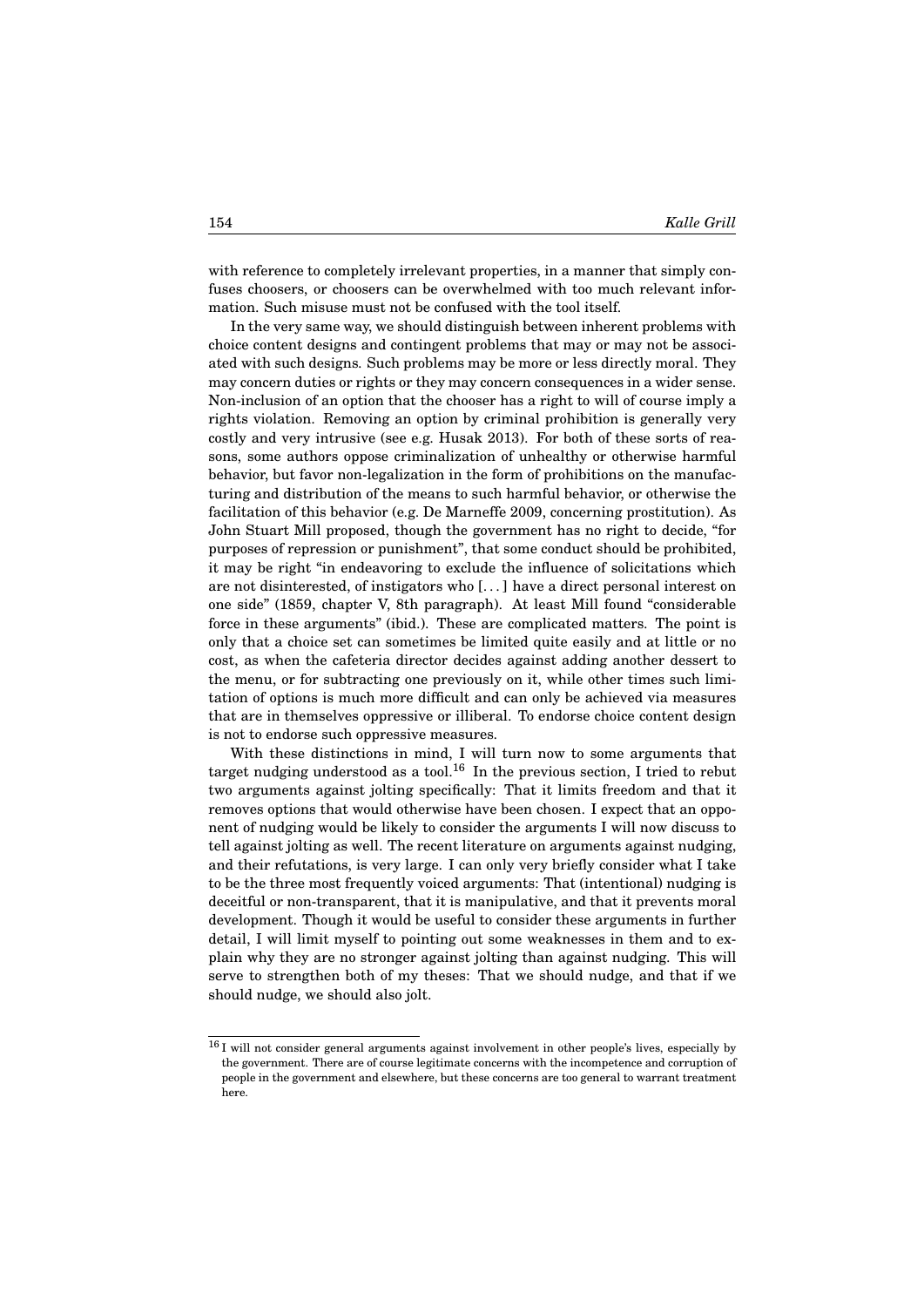The claim that nudging is deceitful has an empirical part and a normative part. The empirical part is that nudges often or always work best, or only work at all, when they are covert—i.e. when nudgees do not know they are being nudged. Claims to this effect are typically unsubstantiated.<sup>17</sup> One recent study indicates that default-setting has substantial effects even when people are informed immediately prior to their choice that they have been defaulted into one of the options.<sup>18</sup> More generally, it seems psychologically very likely that whether or not being informed that one is being nudged has any effect on the impact of the nudge depends on whether nudgees have any resistance to being nudged.

The normative part of the argument is that it is deceitful not to inform nudgees that they are being nudged. Luc Bovens (2009) has developed a version of this claim in some detail, formulating it in terms of transparency. He proposes that nudges, in order to be morally acceptable, should be possible to discern by all nudgees (216–217). It is not clear what is the moral basis for this requirement. Bovens mocks political transparency, assuming such transparency can only be general and not specific. However, political transparency typically entails that information on policy is made available via established channels, easy to find for those who seek it. Such information can be very detailed. Extensive and detailed transparency (including what Bovens calls "token transparency") is consistent with lack of local discernibility. I propose that local discernibility is far too demanding a requirement, especially considering that our living environment is the result of countless actions by other people, organizations and institutions, many of which aim to influence our behavior one way or other.

Failing to see the force of the argument from deceit or lack of transparency, I speculate that it is fueled by some underlying worry. Perhaps by this twofold concern: First, we may be nudged, and jolted, according to someone else's agenda. This may be problematic in itself, and especially so if the agenda is not in our best interest, or not what we prefer, or not what we would prefer after due informed consideration. Second, nudges, and jolts, can be plentiful, subtle, and individually relatively insignificant.<sup>19</sup> This means that we will not pay attention to them, will not be motivated to try to counter them, and may not even have sufficient reason to do so in any one case. The result can be that we are under the potentially malign influence of other people, with no obvious way

 $17$  For example, Adam Burgess claims that "nudges are likely to work best precisely when they are not transparent" (2012, 11). Burgess provides no support for this claim, but only refers to Luc Bovens 2009, who first speculates that if we let people know they are being nudged, "the intervention may be less successful" (209), then simply asserts that "these techniques do work best in the dark" (217).

<sup>&</sup>lt;sup>18</sup> In a presently unpublished manuscript accessible through the Social Science Research Network, George Loewenstein, Cindy Bryce, David Hagmann and Sachin Rajpal conclude: "Pre-informing people of defaults did not have a measurable impact on their effectiveness." (Accessed 28 march 2014 at http://papers.ssrn.com/abstract=2417383)

<sup>19</sup> Somewhat similarly, Sunstein speculates in his most recent book that the worry with transparency is really a worry about the limited salience of nudges. Sunstein rejects this worry as unfounded since many nudges are quite salient (2014, 148–149).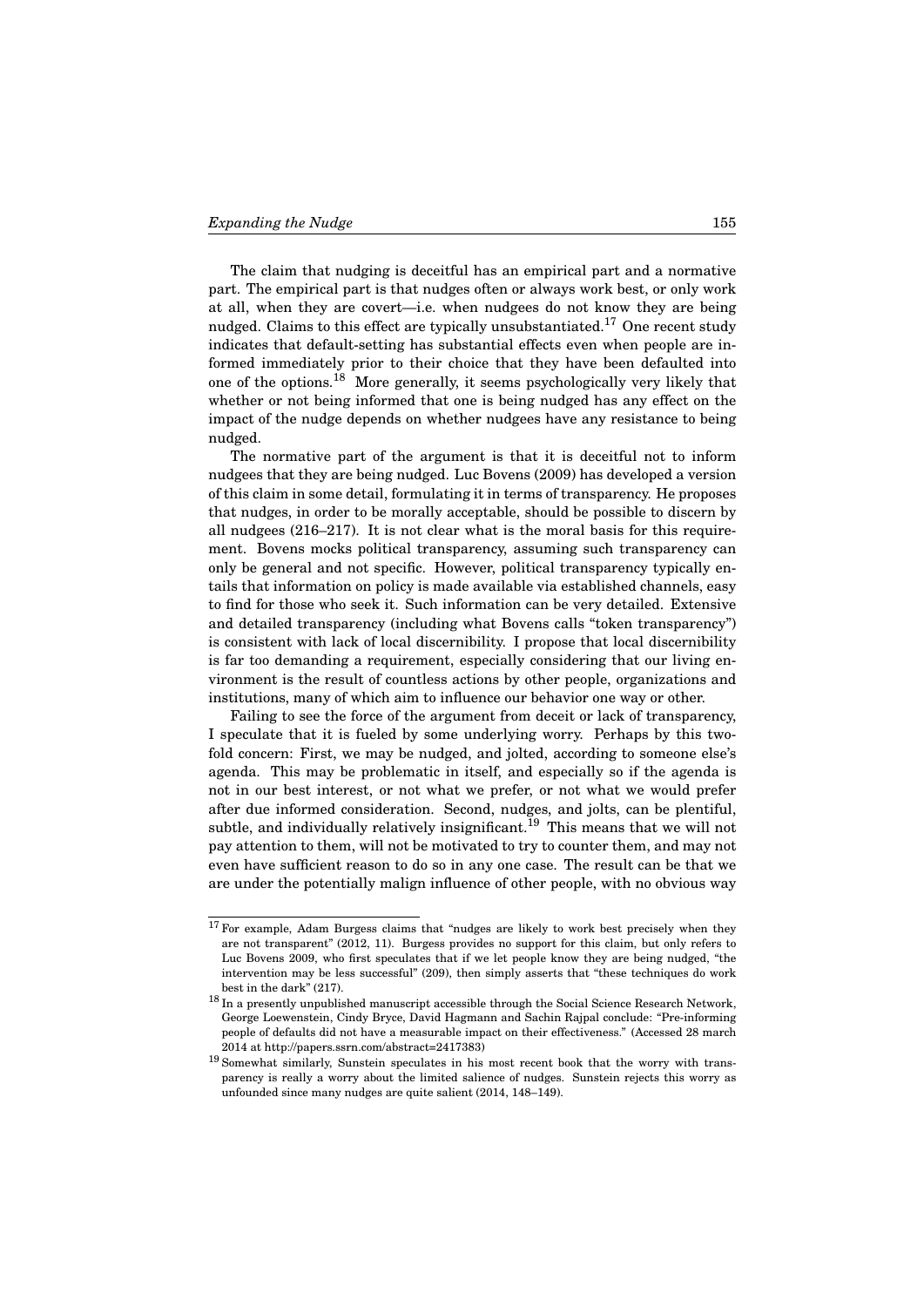out. More direct and more harmful influences are typically more easily noted and countered. If I am right in my speculation, the transparency and deceit worry is actually a worry about manipulation.

In the nudging debate, explicit arguments from manipulation do not have this form. Instead, they point out that nudges exploit our mental weaknesses (Bovens 2009, 209; Goodwin 2012, 86), or that they "deliberately circumvent people's rational reasoning and deliberating faculties" (Grüne-Yanoff 2012, 636), or, similarly, that they are "circumventing the individual's will" (Hausman and Welch 2010, 130). If this is manipulative, jolting is manipulative in the same way. However, I fail to see why it would be necessarily problematic to manipulate people in the sense of circumventing their rational will. As Sarah Buss has argued, we are constantly subject to nonrational influence: "No rational chooser can do anything without the aid of nonrational influences that determine how she sees her choice situation and how she weighs the options she sees." (2005, 214) That we are subject to such influence does not mean, Buss convincingly argues, that we cannot act for reasons, and for our own reasons. Moreover, whether any particular circumvention of one's rational self is or is not problematic would seem to depend in part upon whether or not one welcomes such circumvention (as has been proposed, for the case of nudges, by Wilkinson 2012, 13).

Perhaps, like the worry with deception, the worry here too is that, when our rational selves are circumvented, we can become the instruments of someone else's will.<sup>20</sup> The two worries can reinforce each other—influence that circumvents our rational selves may be harder to notice and counter. The issue of when one agent becomes the instrument of another agent's will is extremely rich and complex, being central to such moral issues as the distinction between coercion and manipulation, the nature of authenticity and of moral responsibility, and the existence or not of a free will. I will have to leave this issue to one side, noting only that if this is an objection to jolting, it is to the same extent an objection to nudging.

The third and final argument that I will consider is that, as Adam Burgess puts it, "nudging crucially limits the possibility of conscious learning and improvement" (2012, 16). Bovens similarly worries that "the long-term effect of Nudge may be infantilisation" (2009, 214–215). On the face of it, there seems to be no particular connection between the extent to which the choice context is designed to promote legitimate aims and the extent to which people develop morally. Sarah Conly considers this issue in detail concerning coercive paternalism, noting that "rather than weakening people's ability to make good decisions, paternalistic legislation can help habituate them to making good decisions".<sup>21</sup>

A related worry that may be underpinning the worry over infantilization is that behavior supported by nudges will not be resilient. Thus, Bovens claims, nudging "may leave the agent with a lack of moral strength to implement the target behavior once the regulation or the environment cues are no longer present"

 $20$  Cf. Michael Garnett's recent (2013) defense of self-rule as absence of rule by others.

 $21$  In a presently unpublished manuscript, Andres Moles develops an analogous argument for the case of nudging in particular.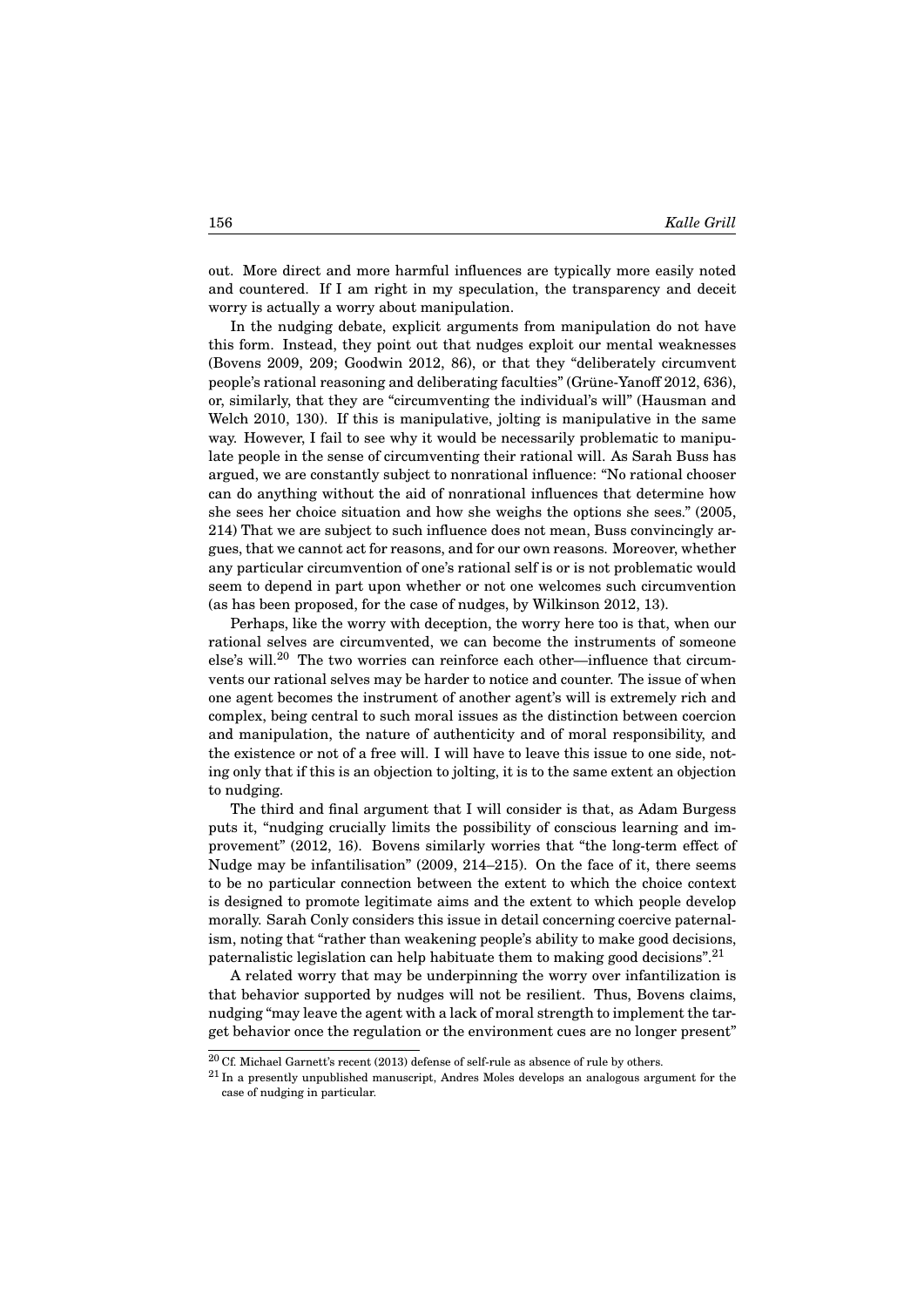(2009, 24). Conly, drawing a parallel to public education, counters that we are dependent on a great many things, and that if these things promote good outcomes, our dependence on them is an argument for making them as permanent as possible, rather than for avoiding them (2013, 68–69).

As Bovens admits, it is largely an empirical question what are the likely effects of nudging when it comes to moral development and the resilience of positive effects. I suspect that many concerns are due to the relative novelty of nudging and the lack of familiarity with the tool among the general public. While prohibitions are not novel in this way, the perspective that choice contents are ever-present and designable may be. Jolting may admittedly have the additional down-side that it removes options from view more effectively than nudging, thus preventing the consideration of these options and so the moral development that such consideration could otherwise yield. On the other hand, if the options removed are immoral or otherwise undesirable, as they should be, the effect on moral development may be positive. By removing options more thoroughly, the effects of jolting may also be more resilient.

I conclude that the most common arguments against nudging are either unconvincing or come down to the worry that nudging can make nudgees instruments of another agent's will. I propose that this risk is associated with many different ways of influencing others and of shaping society, including some that we cannot do without. I propose further that this risk should be taken seriously in considering both nudging and jolting, but that it does in no way justify a general abstention from either tool.

### **7. Respect for Preferences**

That preferences are indeterminate or context-dependent is one of the starting points for pro-nudgers. As I noted above, judgments too are indeterminate in the same way (indeed, a preference arguably is a form of judgment). This is why it is difficult to claim that any particular nudge promotes chooser wellbeing according to the choosers' own judgment. Even so, it is a central tenant of liberalism that individual preferences should be respected. This is presumably why Thaler and Sunstein defer the question of legitimate aims to chooser preference, despite the obvious problems associated with eliciting these preferences. Respect for preferences may be of independent importance, or it may be instrumental to the promotion of wellbeing. Either way, it is important, or so I will presume.

Concern with chooser preference is also a likely basis for arguments against jolting. Though options that are not accessible are often not considered and so not preferred, they *can* certainly be preferred. When they are, keeping them inaccessible conflicts with respect for preferences. Though I have rejected the freedom-preservation argument for nudges, most nudges do allow all or almost all choosers access to their preferred option at a cost that is at least not pro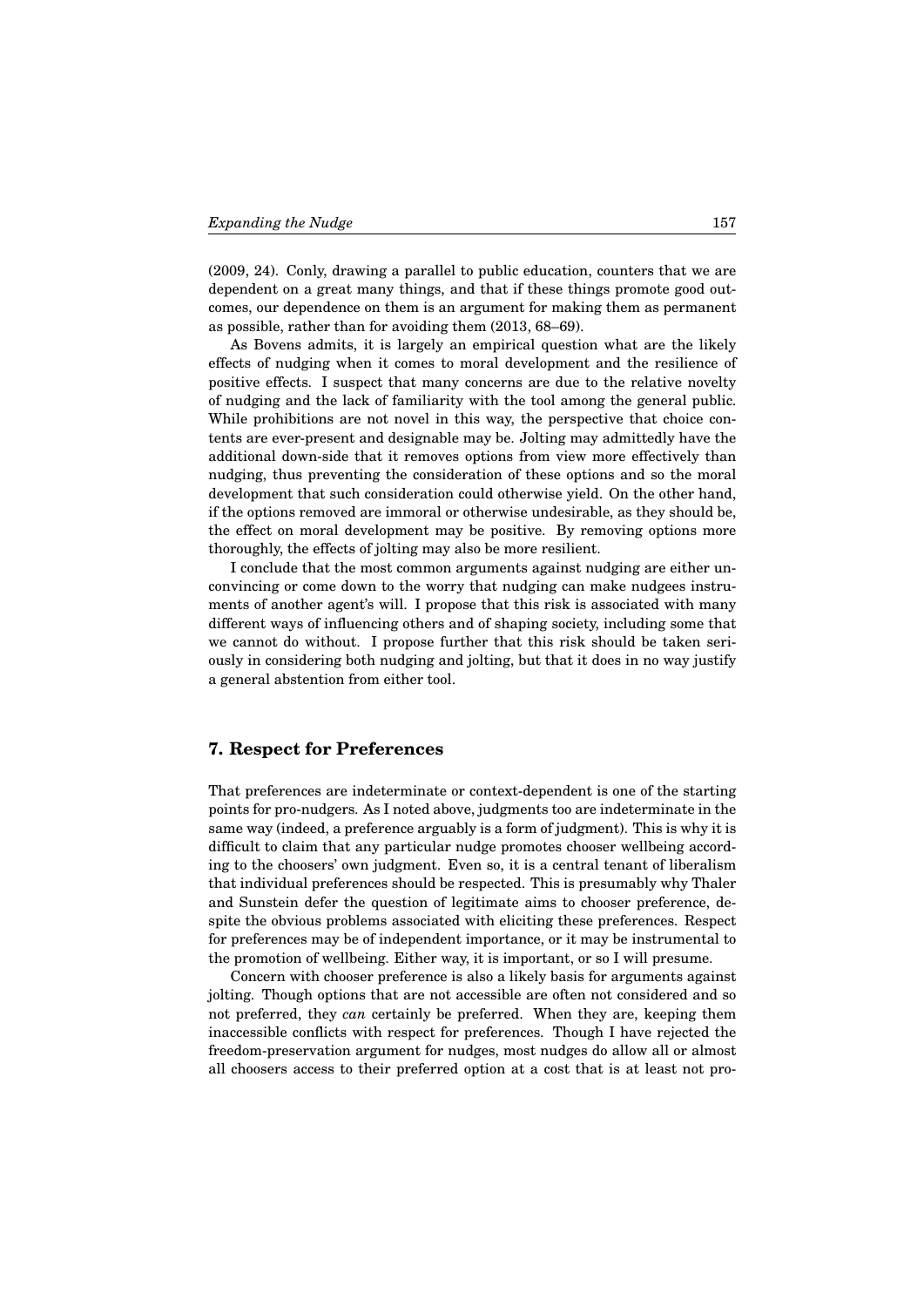hibitive. Jolting, in contrast, makes options completely inaccessible, or prohibitively costly.

What does it mean that an inaccessible option is preferred? I explained above that it is morally irrelevant that some option would be chosen from a non-actual choice set, since this is true for (almost) all options.<sup>22</sup> Accepting this, we could start elaborating on the degree to which some options are preferred over others over various possible choice sets. However, I fail to see why this would be relevant. Actual preferences should arguably be taken seriously as a matter of respect for persons and their choices. Preferences in non-actual choice situations warrant no such respect, because no one actually has them.

The fact that an option would have been preferred under non-actual circumstances should be distinguished from the fact that a non-present option is missed in the actual circumstances. Options that are not present in a choice cannot be chosen, of course, but they can still be preferred in the sense that we think, and perhaps state, that we would have chosen them if they were present.

We may also think that it would have been better to have access to certain options, even if we do not think we would have chosen them. This is essentially Berlin's argument, against Hobbes, for the importance of non-preferred options to the concept of (negative) liberty (2002[1969], 32). Whether or not we (think we) would have chosen it, we may call regret over the absence of some option *lack-of-option regret*. To illustrate: From the choice set {C, D, E, F}, the cafeteria costumer chooses C. I said this might be because she is attracted to the least unhealthy option, given that it is not too dull. This psychology is consistent with the customer regretting that A and B are not available, perhaps thinking (mistakenly, as it happens) that she would have chosen one of them, given the chance.

Lack-of-option regret is an actual state of mind, unlike preferences in nonactual circumstances. Lack of option regret is, or implies, a preference over choice sets. If the person experiencing lack-of-option regret could opt to have her choice set expanded to include the option she regrets not having, she would. To regret that an option is inaccessible is to prefer that the option set be expanded to include it. I propose that we should, *ceteris paribus*, respect preferences over choice sets, just as we should respect preferences over options in a choice set (indeed, sometimes choice sets *are* options).

Preferences over choice sets do not only come in the form of lack-of-option regret. As just noted, lack-of-option regret is a preference for expanding the current choice set. It is also possible to prefer a reduction of the current choice set. People often have this preference when they shop for utilities such as electricity, where the available options do not differ in the essential service provided, but this lack of relevant differences is obscured by how options are presented (with various creative marketing techniques).

We can have preferences over choice sets also for choices we are not currently facing. We can have preferences regarding specific choices, such as wishing there

 $22$  There may be some options that are dispreferred in all possible choice sets in which they are members, but these options are very few.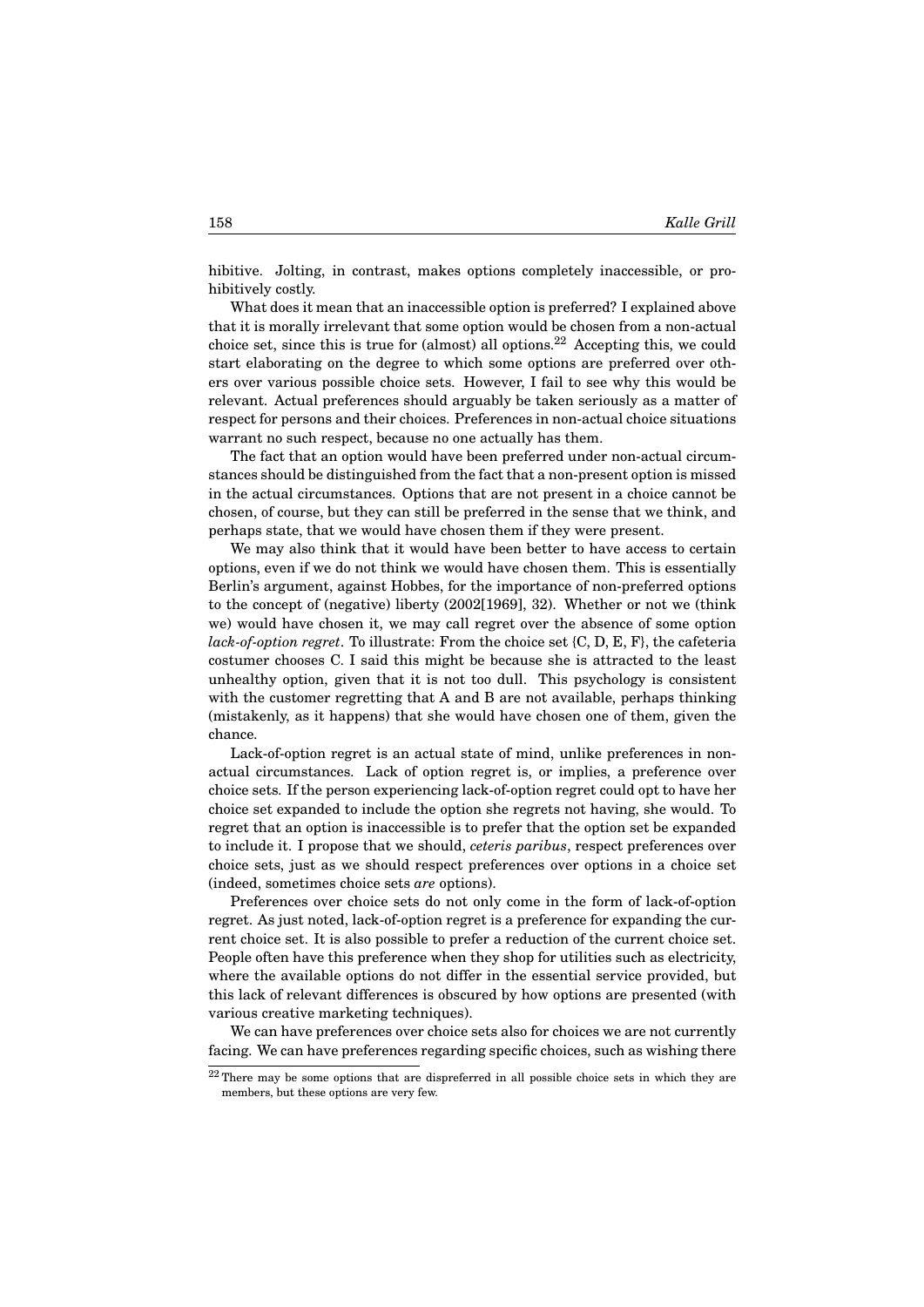will be a rich selection of sweaters in the store we plan on visiting tomorrow, or wishing that there will be no candy bars on sale in the supermarket the next time we shop there. We can also have more general preferences, such as a preference for facing fewer choices with large choice sets, because these choices tend to use up valuable time and effort. Importantly, we can have preferences over sets of choice sets that regard the aggregate content of those choices. For example, we may prefer not to have too many options to consume or purchase unhealthy foodstuffs any given day. We may think that it is fine to have an option to have a bun with the morning coffee, or an option to have a bun with the afternoon coffee, but not both these options. This is not a preference for any single choice set, but for the aggregate content of, in this case, two choice sets.

My brief investigation of preferences for inaccessible options has led me to note various possible preferences over choice sets. Lack-of-option regret can either consist in preferring an inaccessible option, or in preferring that some non-preferred option be accessible. The former preference is not always the more important. It is often more important to respect my preference for having access to a rich variety of options, than to respect my preference for there being some particular option that I would ideally like to choose.

I opened this section with granting the importance of respect for preference and the relevance of the argument against jolting that it can block preferred options. I end it by proposing that if respect for preferences is important, this includes preferences over choice sets, and so we must aggregate preferences for options and preferences for option sets in order to see how we can best respect preferences. Nudges and jolts of course typically target groups, and so the aggregate will include many preferences of each type. As preference-respecters, we will face difficult dilemmas, such as whether to respect some people's preference for making harmful options inaccessible, or respect other people's preference for keeping those options accessible, and perhaps for actually choosing them.

In conclusion: Choice content design sometimes operates just like choice context design in that it causes a chooser to prefer another option than she would have preferred in the absence of the design, without any negative experiences such as lack-of-option regret. While we should respect actual preferences, we have no reason to respect hypothetical preferences in non-actual choices. Our respect for actual preferences should not stop at preferences over options in choice sets, but should extent to preferences over choice sets, which come both in the form of preferences for some choice sets over others, and in the form of more aggregate properties of choice sets, such as the overall complexity and number of choices we must make.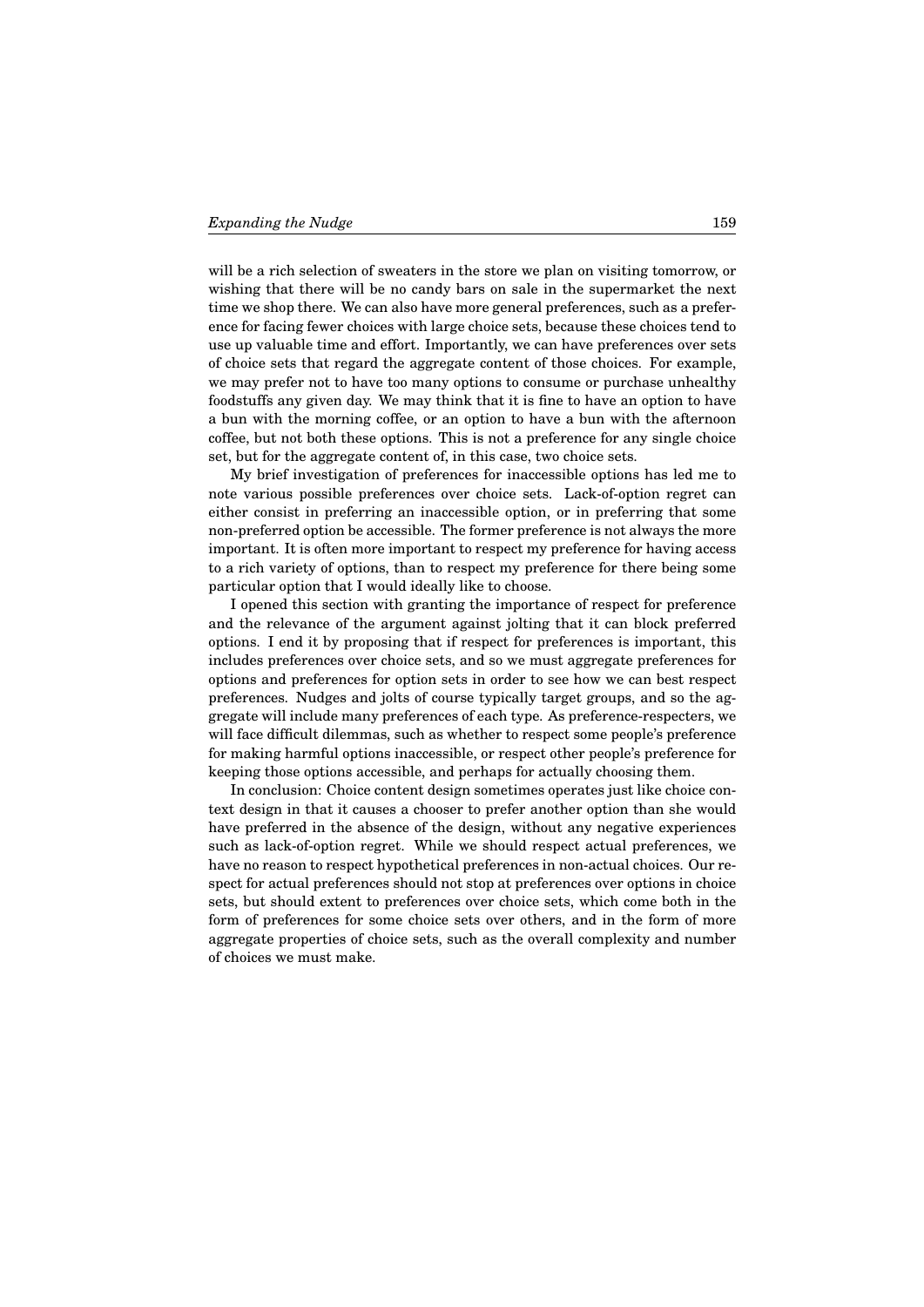### **8. Conclusion**

In this article, I have defended both nudging and what I have called jolting. These are two different types of choice design. I have not been concerned to distinguish the two in detail, and it is not important for me that they can be distinguished, since I endorse both. On the other hand, the distinction is important for libertarian paternalists and others who endorse nudging but not jolting. Roughly speaking, nudging is design of the context in which a choice in made, while jolting is design of the content of the choice.

I have argued that nudging may sometimes have strong incentive effects, such as when a default must be set and the opt-out cost is quite high. Jolting has even stronger incentive effects, or may make options physically impossible to access. I have argued that strong incentive effects are not problematic as such, since they are often morally unavoidable in the sense that every choice must have some content and no particular content is morally neutral. I called this the argument from non-neutrality and explained how it is a modification of Thaler and Sunstein's argument from unavoidability.

Because of non-neutrality, different choice designs should be judged on their merits, irrespective of how they have come about. Littering public places with unmanned candy stores is not morally neutral, nor is abstaining from doing so. I granted that environments that have not been designed to influence us at all may be an exception to this general rule—perhaps such environments are morally neutral after all, or perhaps they have some special quality that overrides concerns with choice outcomes. Most choice environments, however, are not free of design in this strong sense.

I have considered three common arguments against nudging and how they may be relevant for jolting as well. I have found these arguments either unconvincing or dependent on the idea that nudging or jolting can make one agent the instrument of another agent's will. I have not addressed this very common concern, except by noting that it is not particular to nudging or jolting. I have explained how the arguments are no stronger against jolting than against nudging.<sup>23</sup>

I have argued that neither the fact that jolting may limit liberty nor the fact that it may remove options that would otherwise have been preferred are reasons to reject jolting. I have investigated the different preferences we may have regarding our choices and I have endorsed the liberal position that, *ceteris paribus*, people should have what they prefer to have, whether their preferences concern options in single choice sets, the choice sets themselves, or aggregate properties of several choice sets. Respect for preferences, therefore, does not preclude either nudging or jolting, but rather makes them important tools for satisfying preferences.

 $^{23}$  This strand of my argument could be taken as a reductio of the pro-nuding position, but this is not how I intend it.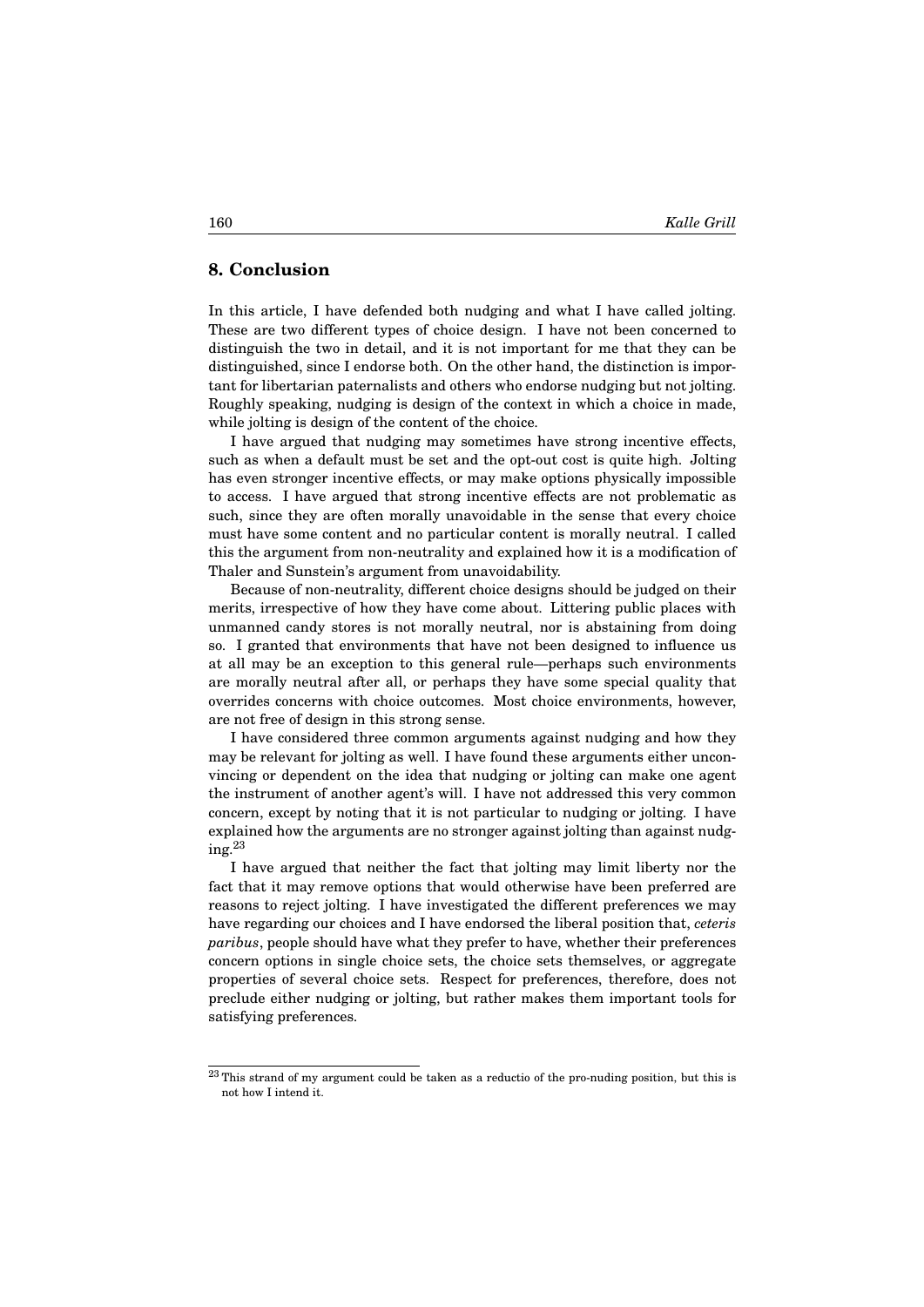In conclusion, the question is not whether nudging and jolting should be used, but what they should be used for, and when.

## **References**

- Berlin, I. (2002[1969]), *Liberty*, New expanded edition of Four Essays on Liberty, Oxford: Oxford University Press.
- Beshears, J., J. J. Choi, D. Laibson and B. C. Madrian (2009), "The Importance of Default Options for Retirement Saving Outcomes: Evidence from the United States", in: *Social Security Policy in a Changing Environment*, Chicago: University of Chicago Press, 167–195.
- Bornstein, R. F. (1989), "Exposure and Affect: Overview and Meta-Analysis of Research, 1968–1987", *Psychological Bulletin* 106, 265–289.
- Bovens, L. (2009), "The Ethics of Nudge", in: Grüne-Yanoff, T. and S. O. Hansson (eds.), *Preference Change: Approaches from Philosophy, Economics and Psychology*, Dordrecht: Springer, 207–219.
- (2012), "Real Nudge", *European Journal of Risk Regulation* 1/2012, 43–46.
- Burgess, A. (2012), "Nudging Healthy Lifestyles: The UK Experiments with the Behavioral Alternative to Regulation and the Market", *European Journal of Risk Regulation* 1/2012, 3–16.
- Buss, S. (2005), "Valuing Autonomy and Respecting Persons: Manipulation, Seduction, and the Basis of Moral Constraints", *Ethics* 115, 195–235.
- Carter, I. and M. H. Kramer (2008), "How Changes in One's Preferences Can Affect One's Freedom (and How They Cannot): A Reply to Dowding and van Hees", *Economics and Philosophy* 24, 81–96.
- Conly, S. (2013), *Against Autonomy: Justifying Coercive Paternalism*, Cambridge: Cambridge University Press.
- Dworkin, G. (1982), "Is More Choice Better Than Less?", *Midwest Studies in Philosophy* 7, 47–61.
- (1988), "Behavior Control and Design", in: *The Theory and Practice of Autonomy*, Cambridge: Cambridge University Press, 150–160.
- Grüne-Yanoff, T. (2012), "Old Wine in New Casks: Libertarian Paternalism Still Violates Liberal Principles", *Social Choice & Welfare* 38, 635–645.
- Hausman, D. and B. Welch (2010), "Debate: To Nudge or Not to Nudge", *Journal of Political Philosophy* 18, 123–136.
- Husak, D. (2013), "Penal Paternalism", in: Coons, C. and M. Weber (eds.), *Paternalism: Theory and Practice*, Cambridge: Cambridge University Press, 39–55.
- Garnett, M. (2013), "Taking the Self out of Self-Rule", *Ethical Theory and Moral Practice* 16, 21–33.
- Goodwin, T. (2012), "Why We Should Reject 'Nudge'", *Politics* 32, 85–92.
- Kahneman, D. (2011), *Thinking, Fast and Slow*, New York: Farrar, Straus and Giroux.
- Kuksov, D. and J. Miguel Villas-Boas (2009), "When More Alternatives Lead to Less Choice", *Marketing Science* 29, 507–524.